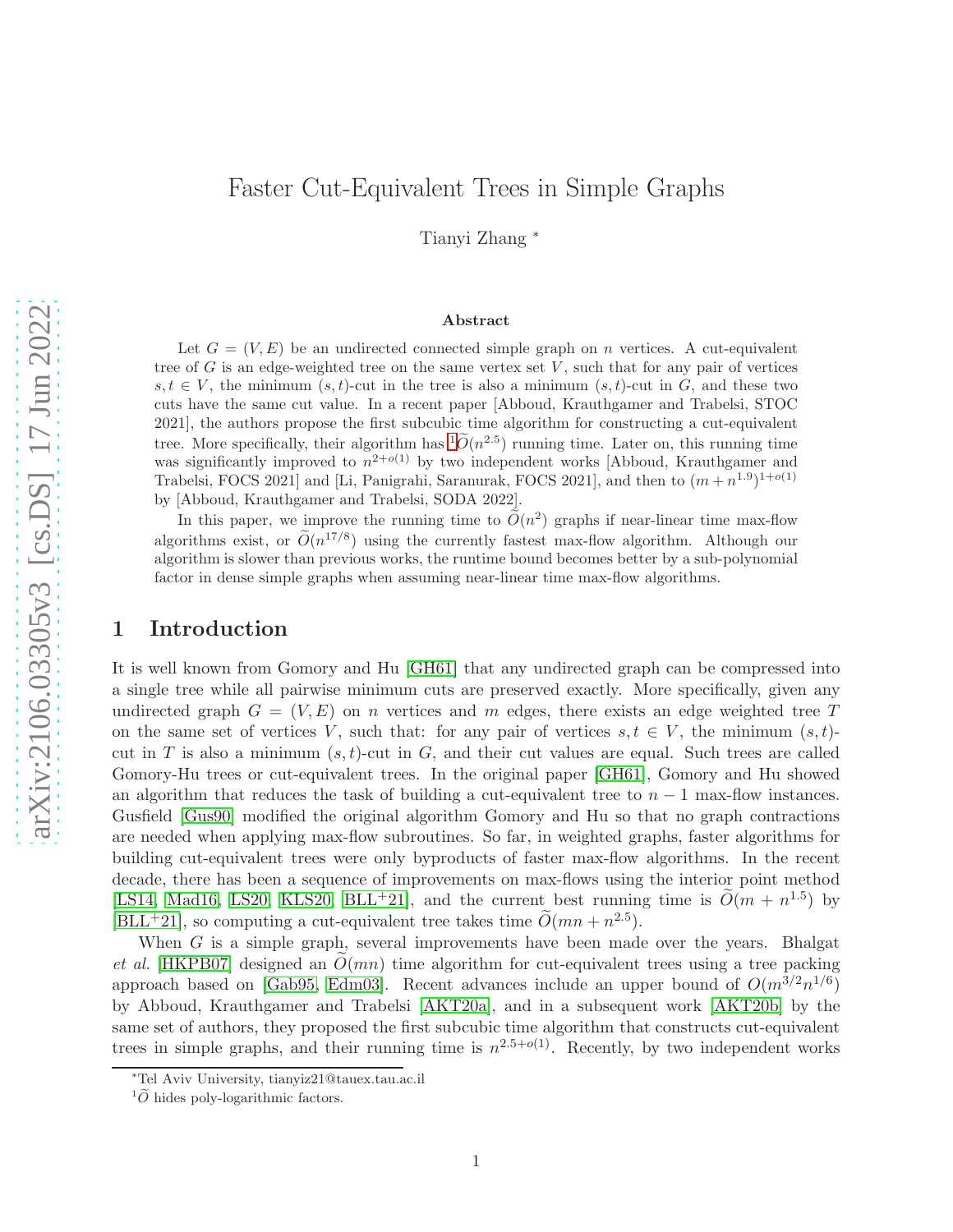[\[AKT21,](#page-16-4) [LPS21\]](#page-17-8), this running time was improved to  $n^{2+o(1)}$  which is almost-optimal in dense graphs, and further to a subquadratic time  $(m + n^{1.9})^{1+o(1)}$  by [\[AKT22\]](#page-16-5).

All of these upper bounds rely on the current fastest max-flow algorithm with runtime  $\widetilde{O}(m +$  $n^{1.5}$ ). However, even if we assume the existence of a  $\tilde{O}(m)$ -time max-flow algorithm, the above algorithms still have  $n^{2+o(1)}$  running time in dense graphs which contains an extra sub-polynomial factor.

## 1.1 Our results

Let  $MF(m_0, n_0)$  be the running time complexity of max-flow computation in unweighted multigraphs with  $m_0$  edges and  $n_0$  vertices, and let  $MF(m_0) = MF(m_0, m_0)$  for convenience.

The main result of this paper is a near-quadratic time algorithm assuming existence of quasilinear time max-flow algorithms. For a detailed comparison with recent published works, please refer to the table below where conditional runtime refers to the assumption of near-linear time max-flow algorithms.

# <span id="page-1-0"></span>**Hypothesis 1.1.** MF $(m_0, n_0) = \widetilde{O}(m_0 + n_0)$ .

<span id="page-1-1"></span>**Theorem 1.1.** Let  $G = (V, E)$  be a simple on n vertices. Under Hypothesis [1.1,](#page-1-0) there is a randomized algorithm that constructs a cut-equivalent tree of G in  $O(n^2)$  time with high probability. Using the current fastest max-flow algorithm [\[BLL](#page-16-0)<sup>+</sup>21], the running time becomes  $O(n^{17/8})$ .

| reference | conditional runtime                | unconditional runtime  |
|-----------|------------------------------------|------------------------|
| [AKT20b]  | $O(n^{2.5})$                       | $n^{2.5+o(1)}$         |
| [AKT21]   | $n^{2+0}$ (1                       | $n^{2+o(1)}$           |
| [LPS21]   | $n^{2+O(1)}$                       | $n^{2+O(1)}$           |
| [AKT22]   | $(m+n^{1.75})^{1+\overline{o(1)}}$ | $(m+n^{1.9})^{1+o(1)}$ |
| new       | $(m^2)$                            | $O(n^{17/8})$          |

Comparison with subsequent works. In a very recent but unpublished online preprint [\[AKL](#page-16-6)+21] (see also a note by [\[Zha21\]](#page-17-9)), significant progress has been made where an unconditional  $\tilde{O}(n^2)$ runtime has been achieved for cut-equivalent trees in general weighted graphs, which completely subsumes our result.

## 1.2 Technical overview

Our algorithm is largely based on the framework of [\[AKT20b\]](#page-16-3). In this subsection, we will discuss the running time bottlenecks of [\[AKT20b\]](#page-16-3) and how to bypass them. For simplification, consider the following task. Let  $\mathcal T$  be a partition tree which is an intermediate tree of the Gomory-Hu algorithm. Take an arbitrary node  $N \subseteq V$  of  $\mathcal T$  which represents a vertex subset of V. Let  $G_{\mathcal{T}}[N] = (V_{\mathcal{T}}[N], E_{\mathcal{T}}[N])$  be the auxiliary graph obtained by contracting each component of  $\mathcal{T}\setminus\{N\}$ into a single vertex in the original graph G.

Fix a pivot vertex  $p \in N$ , we want to find a sequence of vertices  $v_1, v_2, \dots, v_l \in N$ , and compute a sequence of latest minimum cuts  $(L_i, V_{\mathcal{T}}[N] \setminus L_i)$ ,  $1 \leq i \leq l$  in  $G_{\mathcal{T}}[N]$  for  $(v_i, p)$ ,  $1 \leq i \leq l$ , where  $v_i \in K_i, p \notin K_i$ , such that:

- (1)  $l > \Omega(|N|)$ .
- (2) For each  $1 \le i \le l, |L_i| \le |N|/2$ .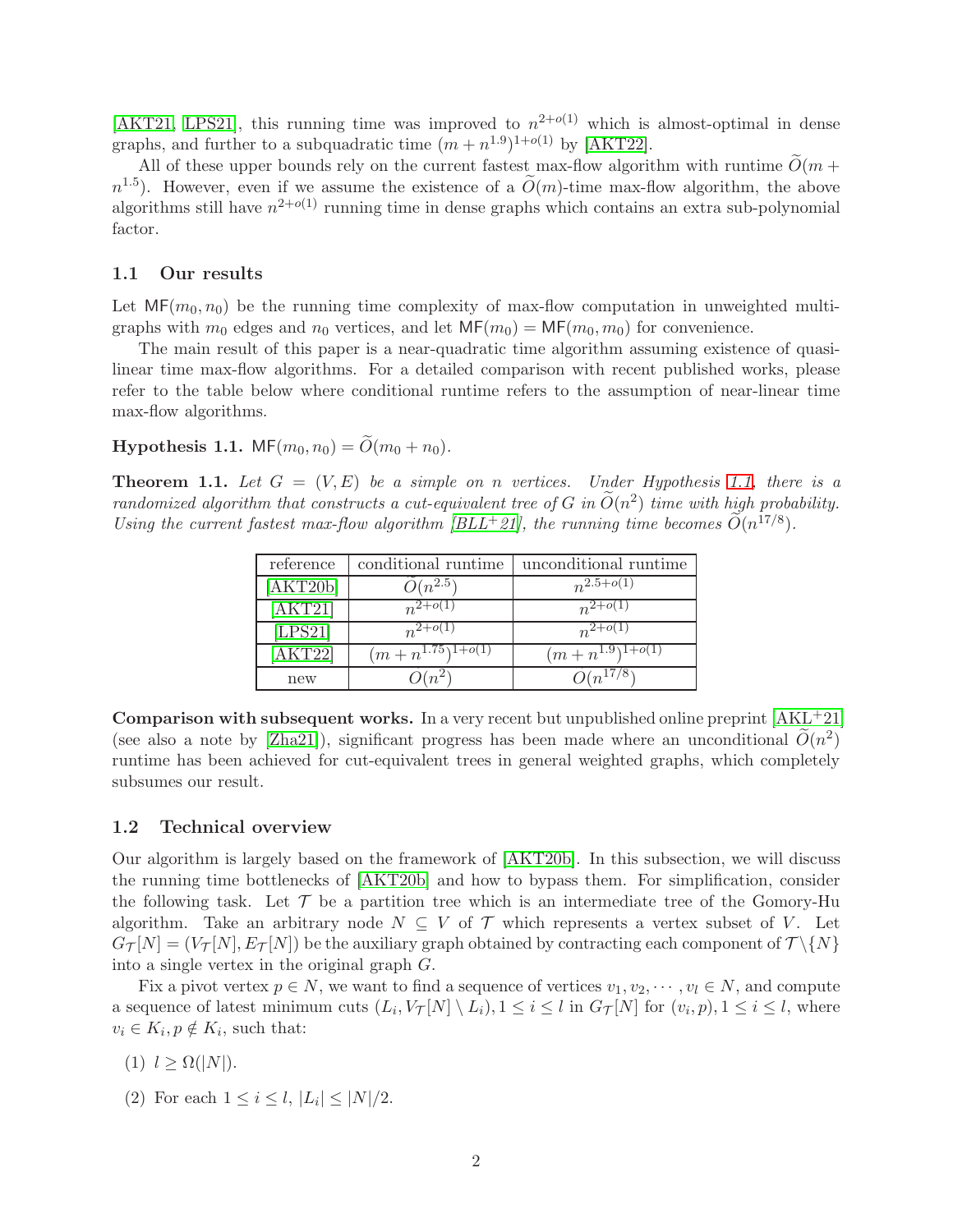If we cut all sides  $L_i \cap N$  off of N and form tree nodes, then by the above two properties all tree nodes are vertex subsets of N of size at most  $|N|/2$ . So, if we can recursively repeat this procedure on smaller subsets, then it would produce a cut-equivalent tree in logarithmically many rounds.

For this task, the basic idea of [\[AKT20b\]](#page-16-3) is to apply expander decompositions. Suppose the original graph G is decomposed into disjoint clusters  $V = C_1 \cup C_2 \cup \cdots$  such that each  $G[C_i]$  is a  $\phi$ -expander, and the total number of inter-cluster edges is bounded by  $\widetilde{O}(\phi n^2)$ . For simplicity let us assume G is a roughly regular graph and each vertex  $v \in V$  has degree  $\deg_G(v) \in [n/2, n)$ . For each v, suppose  $(L_v, V \setminus L_v)$  is the latest min-cut for  $(v, p)$ , and let  $C_v$  be the  $\phi$ -expander of the expander decomposition that contains  $v$ . Vertices of  $N$  are divided into three types.

- 1. Vertices in clusters whose size is less than  $n/4$ , namely  $|C_v| < n/4$ .
- 2. Vertices in clusters whose size is at least  $n/4$ , namely  $|C_v| \ge n/4$ , plus that  $|C_v \cap L_v| \le 10/\phi$ . Note that there are only a constant number of such clusters.
- 3.  $|C_v| \ge n/4$ , plus that  $|C_v \setminus L_v| \le 10/\phi$ .

The first bottleneck To compute  $L_v$  for type-1 vertices, we simply go over all such v's, and compute the max-flow from v to p in  $G_{\mathcal{T}}[N]$ . Since each type-1 vertex must contribute  $n/2-n/4 =$  $n/4$  inter-cluster edges as the input graph G is simple, the total number of type-1 vertices does not exceed  $O(\phi n)$ , summing over all tree nodes N of T.

For type-2 vertices, using the isolating cut lemma devised in [\[AKT20b,](#page-16-3) [LP20\]](#page-17-10), we can compute all the sides  $L_v$  in  $\tilde{O}(\mathsf{MF}(\mathsf{vol}_G(N))/\phi)$  time, which sum to  $\tilde{O}(\mathsf{MF}(n^2)/\phi)$  over all nodes N of T. So, under Hypothesis [1.1,](#page-1-0) the total time cost of type-1 and type-2 vertices is  $\tilde{O}(\phi n^3 + n^2/\phi)$ , which is always larger than  $n^{2.5}$ . So in their algorithm [\[AKT20b\]](#page-16-3), parameter  $\phi$  is equal to  $1/\sqrt{n}$ .

Our observation is that applying max-flow for each type-1 vertex is too costly. To overcome this bottleneck, we simply avoid computing cuts  $(L_v, V_\mathcal{T}[N] \setminus L_v)$  for both type-1 and type-2 vertices. If the total number of type-2&3 vertices is larger than the total number of type-1 vertices, then we can skip all type-1 vertices. However, if the number of type-1 vertices dominates in  $N$ , then the number of type-2&3 vertices is at most  $O(\phi n)$  over all such kind of N. In this case, the total degree vol<sub>G</sub>(N) is at most  $\widetilde{O}(\phi n^2)$ , and therefore, when summing over all nodes N of T, computing all type-1 vertices takes time at most  $O(\phi^2 n^3)$ , instead of  $O(\phi n^3)$ , and so the new balance would be  $\tilde{O}(\phi^2 n^3 + n^2/\phi)$ . Therefore, if we choose  $\phi = n^{-1/3}$ , it becomes  $n^{7/3}$  which is already better than  $n^{2.5}$ . In the final algorithm, we will classify expander sizes using  $\log n$  many different thresholds, instead of just one threshold (which is n/4 here), and so in the end we can set  $\phi = 1/\log^{O(1)} n$ . In general cases where graph G has various vertex degrees, we need to apply boundary-linked expander decomposition from a recent work [\[GRST21\]](#page-17-11); especially we need to make use of property (3) in Definition 4.2 of [\[GRST21\]](#page-17-11).

**The second bottleneck** In the work [\[AKT20b\]](#page-16-3), in order to compute latest min-cuts  $(L_v, V_\mathcal{T}[N])$  $L_v$ ) for type-3 vertices, they consider the laminar family formed by all sides  $L_v$ . If the laminar family has tree depth at most k, then their algorithm can compute cuts  $(L_v, V_\mathcal{T}[N] \setminus L_v)$  by applying  $k+10/\phi$  max-flows in  $G_{\mathcal{T}}[N]$ . To ensure that the depth is bounded by k, they need a first randomly refine node N into  $|N|/k$  sub-nodes which takes  $|N|/k$  Gomory-Hu steps. Hence, in total, it requires at least  $k + |N|/k > \sqrt{|N|}$  max-flow invocations, which leads to a  $n^{2.5}$  running time under Hypothesis [1.1.](#page-1-0)

To bypass this barrier, the observation is that the depth of the laminar family in each  $\phi$ expander is already small, so actually we do not need the help from the refinement step. More precisely, instead of looking at the entire laminar family formed by sets  $\{L_v\}_{v\in N}$ , we only look at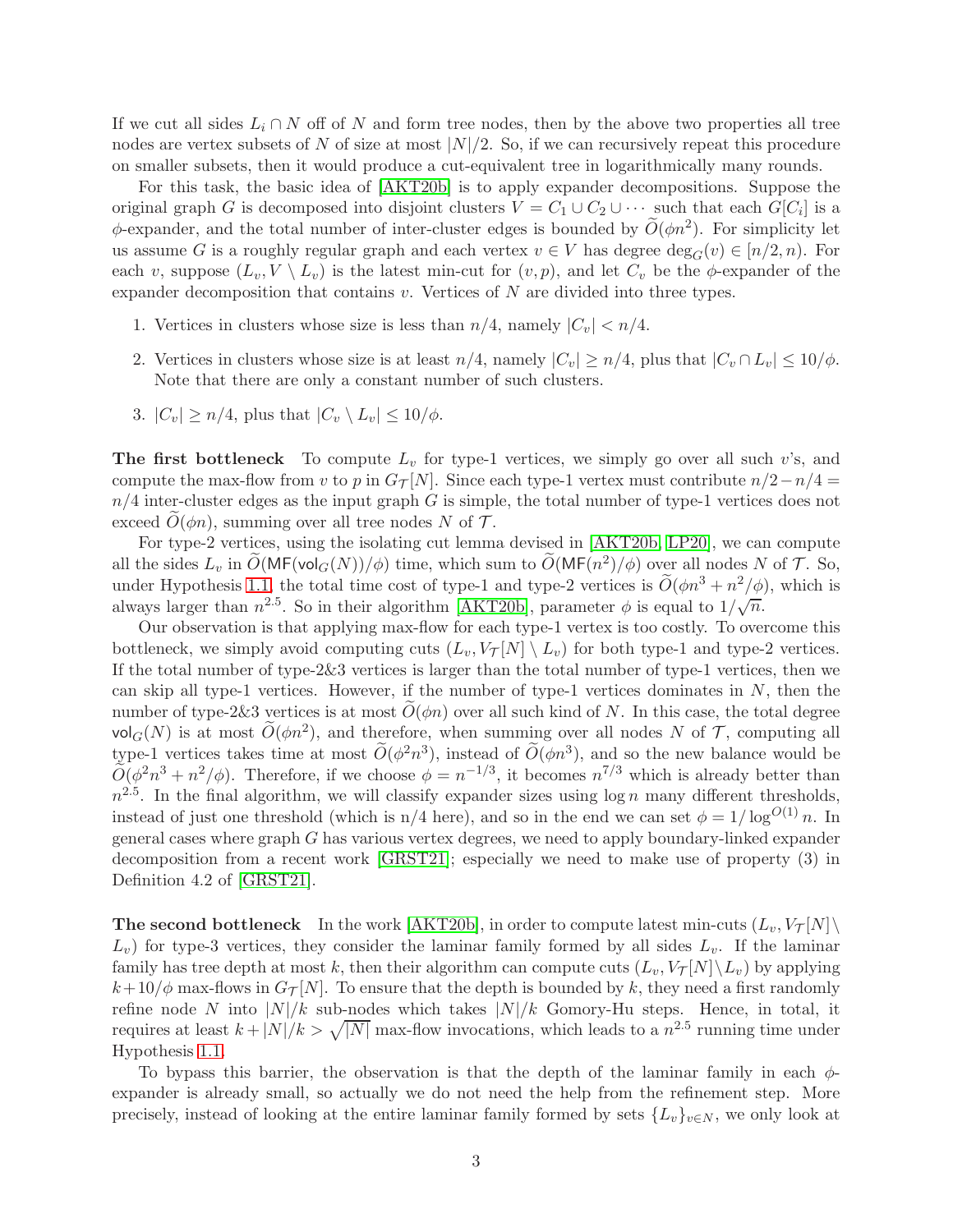the laminar family formed by sets  $\{C_v \cap L_v\}_{v \in N}$  for each cluster C. It can be proved that the depth of this smaller laminar family is always bounded by  $O(1/\phi)$ . In the end, to compute latest min-cuts  $(L_v, V_\mathcal{T}[N] \setminus L_v)$  for all type-2&3 vertices, we will only use  $O(1/\phi)$  max-flow instances in total.

## 2 Preliminaries

Let  $G = (V, E)$  be an arbitrary simple graph on n vertices and m edges with unit-capacities. For any  $v \in V$ , let  $deg_G(v)$  be the number of its neighbors in V. For any subset  $S \subseteq V$ , define  $\text{vol}_G(S) = \sum_{v \in S} \text{deg}_G(v)$ , and let  $\text{out}_G(S)$  count the number of edges in  $E \cap (S \times (V \setminus S))$ , and define  $G[S]$  to be the induced subgraph of S on G.

Introduced in [\[Gab91\]](#page-17-12), the latest minimum  $(s, t)$ -cut is a minimum  $(s, t)$ -cut such that the side containing s has minimum size as well. It is proved that latest minimum cuts are unique, and can be computed by any max-flow algorithm for  $(s, t)$ .

Here are some basic facts about min-cuts.

<span id="page-3-1"></span>**Lemma 2.1** (Lemma 2.8 in [\[AKT20b\]](#page-16-3)). For any vertices  $a, b, p \in V$ , assume  $(A, V \setminus A)$  and  $(B, V \ B)$  are min-cuts for  $(a, p), (b, p)$  respectively. If  $b \in A$ , then  $(A \cup B, V \ A \cup B)$  is a min-cut for  $(a, p)$  as well.

<span id="page-3-0"></span>**Lemma 2.2** (Lemma 2.9 in [\[AKT20b\]](#page-16-3)). For any vertices  $a, b, p \in V$ , assume  $(A, V \setminus A)$  and  $(B, V \setminus B)$  are min-cuts for  $(a, p), (b, p)$  respectively. If  $a \notin B$  and  $b \notin A$ , then  $(A \setminus B, V \setminus (A \setminus B))$ is a min-cut for  $(a, p)$ .

## 2.1 Cut-equivalent trees

A cut-equivalent tree is a tree  $\mathcal T$  on V with weighted edges, such that for any pair  $s, t \in V$ , there is a minimum cut  $(S, V \setminus S)$  in G such that it is also a minimum cut in T with the same cut value. Now let us turn to define some terminologies for cut-equivalent trees.

**Partition trees** A partition tree T of graph G is a tree whose nodes  $U_1, U_2, \cdots, U_l$  represent disjoint subsets of V such that  $V = U_1 \cup U_2 \cup \cdots \cup U_l$ . For each node U of T, the auxiliary graph  $G_{\mathcal{T}}[U] = (V_{\mathcal{T}}[U], E_{\mathcal{T}}[U])$  of U is built by contracting each component of  $\mathcal{T} \setminus \{U\}$  into a single vertex in the original graph G.

Gomory-Hu algorithm Gomory-Hu algorithm provides a flexible framework for constructing a cut-equivalent tree. The algorithm begins with a partition tree  $\mathcal T$  which is the single node that subsumes the entire vertex set  $V$ , and creates more nodes iteratively by refining its nodes. In each iteration, the algorithm picks an arbitrary node that represent a non-singleton subset  $U \subseteq V$ , and selects two arbitrary vertex  $s, t \in U$ . Then, compute the minimum cut  $(S, V_\mathcal{T}[U] \setminus S)$  between s, t in the auxiliary graph  $G_{\mathcal{T}}[U]$ . Finally, split node U into two nodes that correspond to subsets  $S \cap U$  and  $(V_T[U] \setminus S) \cap U$  respectively, connected by an edge with weight equal to the value of the cut  $(S, V_\mathcal{T}[U] \setminus S)$  in  $G_\mathcal{T}[U]$ . For each node W that was U's neighbor on T, reconnect W to node  $S \cap U$  if S contains the contracted node that subsumes W; otherwise reconnect W to node  $(V_{\mathcal{T}}[U] \setminus S) \cap U$ .

A tree is called GH-equivalent, if it is a partition tree that can be constructed during Gomory-Hu algorithm by certain choice of nodes U to split and pairs of vertices  $s, t \in U$ .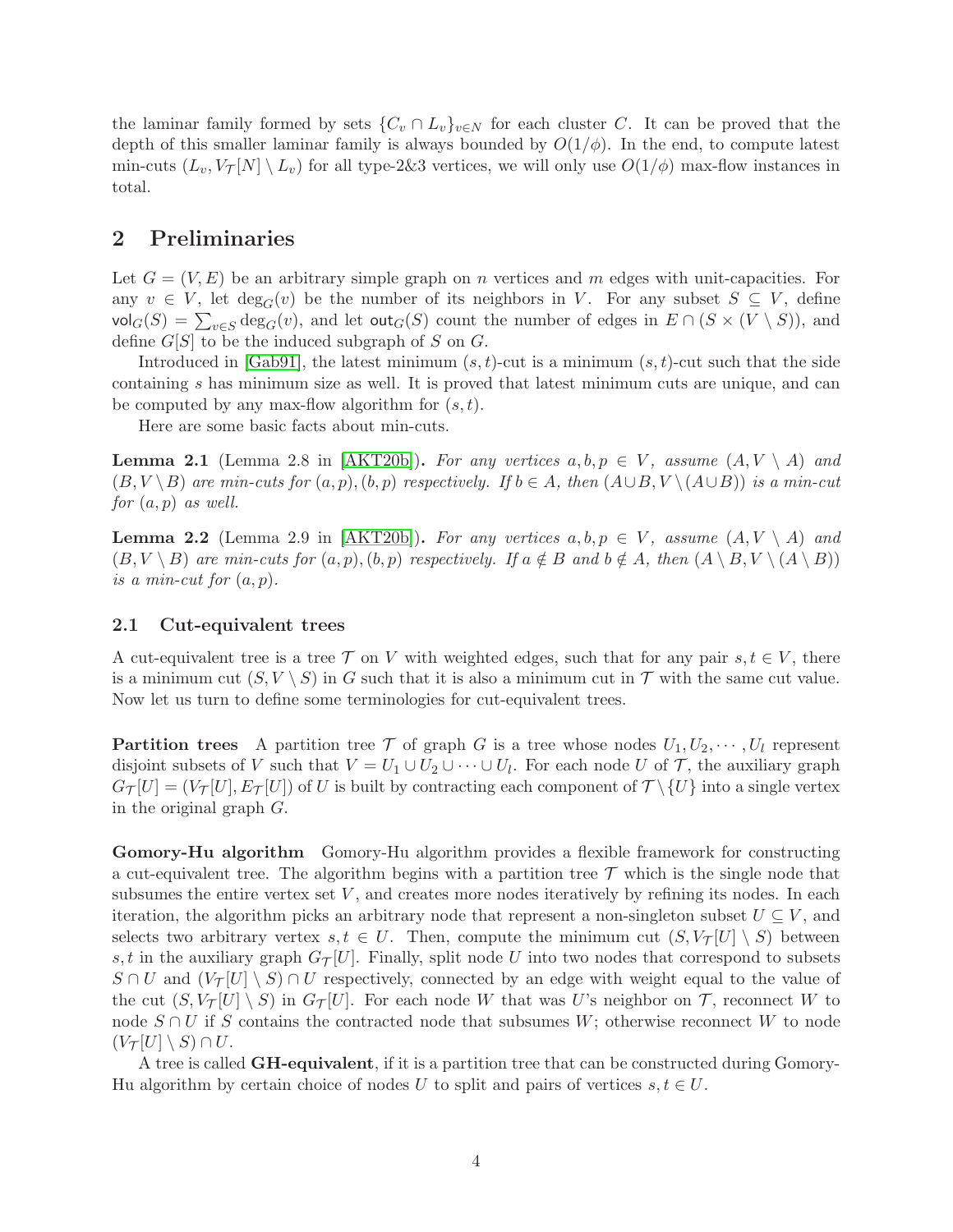**Refinement with respect to subsets** Consider a partition tree  $\mathcal{T}$  which is GH-equivalent. Let U be one of T's node and let  $R \subseteq U$  be a subset. A refinement of T with respect to R is to repeatedly execute a sequence of Gomory-Hu iterations by always picking two different vertices from  $s, t \in R$  that are currently in the same node of T and refine T using a minimum  $(s, t)$ -cut. So after the refinement of  $\mathcal T$  with respect to R,  $\mathcal T$  is still GH-equivalent.

<span id="page-4-1"></span>**Lemma 2.3** ([\[GH86\]](#page-17-13)). For any node U of T and any subset  $R \subseteq U$ , a refinement of T with respect to R can be computed in time  $O(|R| \cdot \text{MF}(\text{vol}_G(U)))$ .

<span id="page-4-3"></span>Lemma 2.4 (see definition of partial trees in [\[AKT20b\]](#page-16-3)). After the refinement on a GH-equivalent tree T with respect to R, for any  $a, b \in R$ , let  $N_a \ni a$  and  $N_b \ni b$  be nodes of T. Then, the min-cut of  $(N_a, N_b)$  in  $\mathcal T$  is a min-cut in G for  $(a, b)$  as well.

k-**partial trees** A k-partial tree  $\mathcal{T}$  is a GH-equivalent partition tree such that all vertices  $u \in V$ such that  $\deg_G(u) \leq k$  are singletons of T. The following lemma states that k-partial trees always exist and can be computed efficiently for small  $k$ 's.

<span id="page-4-4"></span>Lemma 2.5 (HKPB07). There is an algorithm that, given an undirected graph with unit edge capacities and parameter k on n vertices, computes a k-partial tree in time  $\min\{\tilde{O}(nk^2), \tilde{O}(mk)\}.$ 

## 2.2 Expander decomposition

For any pair of disjoint sets  $S, T \subseteq V$ , let  $E_G(S, T)$  be the set of edges between  $S, T$  in G. The conductance of a cut  $(S, V \setminus S)$  is  $\Phi_G(S) = |E_G(S, V \setminus S)| / \min{\lbrace \text{vol}_G(S), \text{vol}_G(V \setminus S) \rbrace}$ , and the conductance of a graph G is defined as  $\Phi_G = \min_S \Phi_G(S)$ . A graph G is a  $\phi$ -expander if  $\Phi_G \geq \phi$ .

For any vertex subset  $S \subseteq V$  and positive value  $x > 0$ , let  $G[S]^x$  be the subgraph induced on S where we add  $\lceil x \rceil$  self-loops to each vertex  $v \in S$  for every boundary edge  $(v, w), w \notin S$ . As an example, in graph  $G[S]^1$  the degrees of all vertices are the same as in the original graph G.

We need a strong expander decomposition algorithm from a recent work [\[GRST21\]](#page-17-11).

<span id="page-4-0"></span>**Definition 2.1** (boundary-linked expander decomposition [\[GRST21\]](#page-17-11)). Let  $G = (V, E)$  be a graph on n vertices and m edges, and  $\alpha, \phi \in (0,1)$  be parameters. An  $(\alpha, \phi)$ -expander decomposition of V consists of a partition  $C = \{C_1, C_2, \cdots, C_k\}$  of V such that the following holds.

- (1)  $\sum_{i=1}^k \text{out}_G(C_i) \leq \log^4 n \cdot \phi m$ .
- (2) For any i,  $G[U_i]^{\alpha/\phi}$  is a  $\phi$ -expander.
- (3) For any i,  $\text{out}_G(C_i) \leq \log^7 n \cdot \phi \text{vol}_G(C_i)$ .

In the original paper [\[GRST21\]](#page-17-11), the upper bounds are stated with  $O(\cdot)$  notations that hide constant factors; here we simply raise the exponent of log-factors to simplify the notations.

**Lemma 2.6** ([\[GRST21\]](#page-17-11)). Given any unweighted graph  $G = (V, E)$  on n vertices and m edges, for any  $\alpha, \phi \in (0,1)$  such that  $\alpha \leq 1/\log^c m$  where c is a certain constant, a  $(\alpha, \phi)$ -expander decomposition can be computed in  $\tilde{O}(m/\phi)$  with high probability.

## 2.3 Isolating cuts

<span id="page-4-2"></span>**Lemma 2.7** (isolating cuts [\[AKT20b\]](#page-16-3)). Given an undirected edge-weighted graph  $H = (X, F, \omega)$ , a pivot vertex  $p \in X$ , and a set of terminal vertices  $T \subseteq X$ . For each  $u \in T$ , let  $(K_u, X \setminus K_u)$  be the latest minimum  $(u, p)\text{-}cut$  for each  $u \in T$ . Then, in time  $O(MF(|F|, |X|))$  we can compute |T| disjoint sets  $\{K'_u\}_{u \in T}$  such that for each  $u \in T$ , if  $K_u \cap T = \{u\}$  then  $K'_u = K_u$ .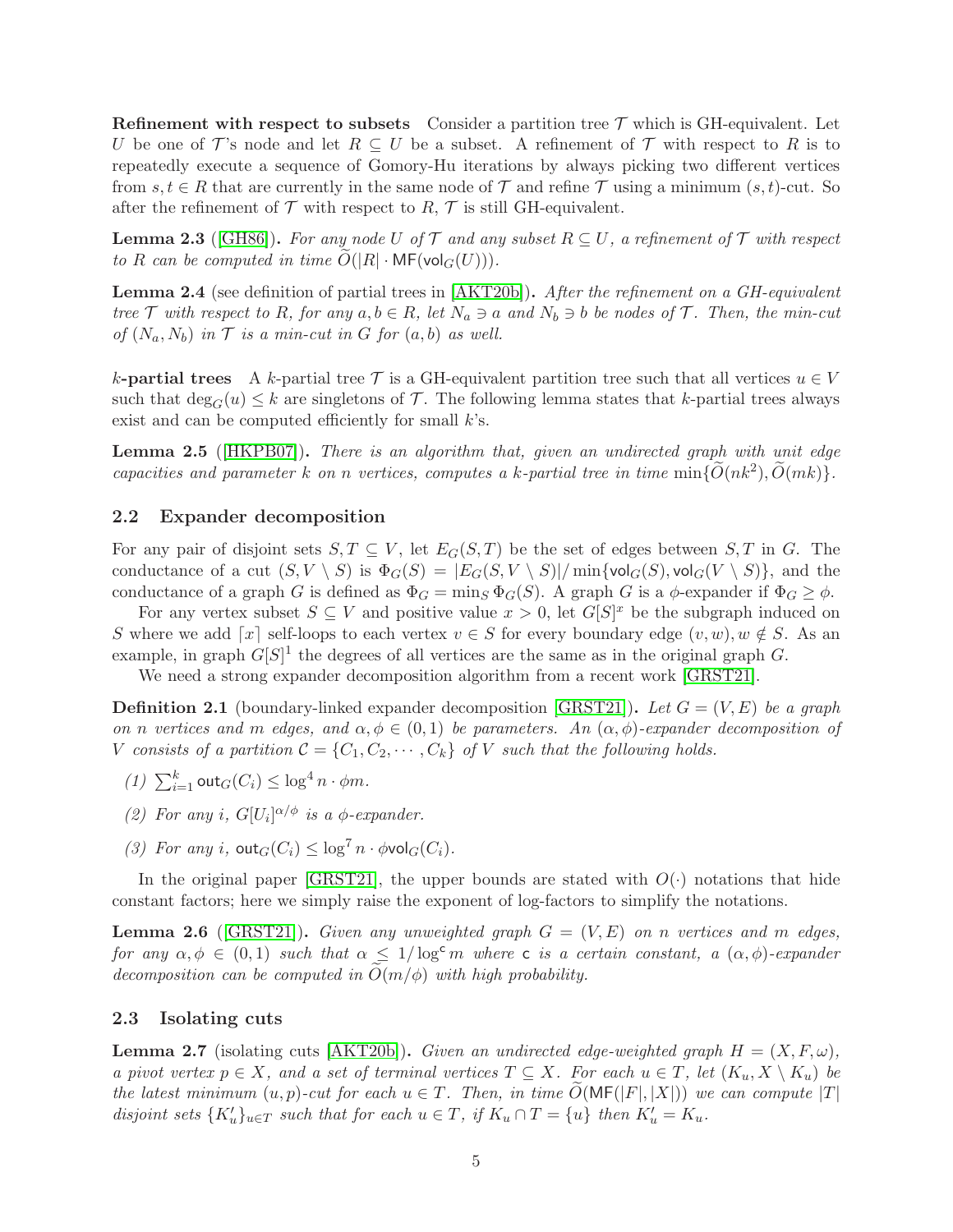## 3 Quadratic time cut-equivalent tree under Hypothesis [1.1](#page-1-0)

## 3.1 The main algorithm

In this section we try to prove the first half of Theorem [1.1.](#page-1-1) Let  $G = (V, E)$  denote the simple graph as our input data. Define some parameters:  $\phi = \frac{1}{10 \log^{c+10} n}$  is a global conductance parameter that is used to construct expander decompositions, and  $r = 10 \log^5 n$  is a sampling parameter which is needed when choosing pivots; here c is the same constant as in Definition [2.1.](#page-4-0) Without loss of generality, assume  $\sqrt{n}$  is an integral power of 2. Define a degree set  $\mathcal{D} = {\sqrt{n}, 2\sqrt{n}, 2^2\sqrt{n}, \cdots, n}.$ 

**Preparation** Throughout the algorithm,  $\mathcal{T}$  will be the cut-equivalent tree under construction, where each of  $\mathcal{T}$ 's node will represent a subset of vertices of V. As a preparation step, compute a  $(\phi, \phi)$ -expander decomposition on G and obtain a partitioning  $\mathcal{C} = \{C_1, C_2, \cdots, C_k\}$  of V. Categorize clusters in C according to their sizes: for each  $2^i$ , define  $C_i$  to be the set of clusters whose sizes are within interval  $[2^i, 2^{i+1})$ .

At the beginning, initialize  $\mathcal T$  to be a  $\sqrt{n}$ -partial tree by applying the algorithm from [\[HKPB07\]](#page-17-6) that takes running time  $\widetilde{O}(n^2)$ .

**Iteration** In each round, we will divide simultaneously all nodes of  $\mathcal T$  which contains at least 20*r* vertices in V. In the end, the total number of rounds will be bounded by  $O(1)$ . To describe our algorithm, let us focus on any single node  $N \subseteq V$  of  $\mathcal T$  whose size  $|N|$  is at least 20r. The first step is to refine the partition of  $N$  by a set of random pivots. More specifically, sample a pivot subset  $R \subseteq N$  of size 10r by picking each vertex with probability proportional to its degree in G; more precisely, repeatedly sample for 10r times a vertex from N where each vertex  $v \in N$  is selected with probability  $deg_G(v)/vol_G(N)$ .

Then, refine the node N of  $\mathcal T$  by computing a partial tree with respect to R using Lemma [2.3,](#page-4-1) which further divides N into several subsets each containing a distinct vertex from  $R$ . After applying this pivot-sampling & refining step to each of the original node of  $\mathcal{T}, \mathcal{T}$  has undergone one pass of partition, and now each node U of T is associated with a unique pivot vertex  $p \in U \cap R$ .

For the rest, let us focus on each node U of the current  $\mathcal T$  as well as its pivot p, such that  $U \subseteq N$  is a subdivision of the previous node N but  $\text{vol}_G(U) \geq 0.5 \text{vol}_G(N)$ . For each  $k \in \mathcal{D}$ , define  $U_k = \{u \in U \mid \deg_G(u) \in [k, 2k)\},\$  so  $U = \bigcup_{k \in \mathcal{D}} U_k$ . Take a parameter  $d \in \mathcal{D}$  such that  $d|U_d|$ is maximized, namely  $d \in \arg \max_{k \in \mathcal{D}} k|U_k|$ . Therefore,  $2d|U_d| \geq \text{vol}_G(U)/\log n$ . Next, for each index *i*, define cnt[*i*] to be the number of vertices from  $U_d$  that lie within clusters from  $\mathcal{C}_i$ . Take  $s = 2^{i_U}$  such that cnt $[i_U]$  is maximized.

For each cluster  $C \in \mathcal{C}_{i_U}$  such that  $C \cap U_d$  is nonempty, conduct the expander search routine described in the next subsection (Algorithm [2\)](#page-8-0) to compute cuts  $(K_u, V_\mathcal{T}[U] \setminus K_u)$  in the auxiliary graph  $G_{\mathcal{T}}[U]$  for a set  $W_C$  of vertices  $u \in W_C \subseteq C \cap U_d$  with respect to pivot p; so  $u \in K_u$ ,  $p \in$  $V_{\mathcal{T}}[U] \setminus K_u$ . It will be guaranteed that for each  $u \in W_C$ , we have  $\text{vol}_G(K_u \cap U) \leq 0.5 \text{vol}_G(N)$ . In the end, define  $W = \bigcup$  $_{C\in\mathcal{C}_{i_{U}}}W_{C}.$ 

We will prove that all  $(K_u, V_\mathcal{T}[U] \setminus K_u)$  are latest min-cuts for  $(u, p)$ . Since all latest minimum cuts  $(K_u, V_\mathcal{T}[U] \setminus K_u)$  are with respect to p, they should form a laminar family. Then, for each  $u \in W$  such that  $K_u$  is maximal in the laminar family, split  $K_u \cap U$  off the node U and create a new node for vertex set  $K_u \cap U$ . Since we always take maximal  $K_u$ 's, all of these sets are disjoint in  $V_{\mathcal{T}}[U]$ , so the creation of new nodes on  $\mathcal T$  is well-defined. Pseudo-code CondGomoryHu summarizes our algorithm.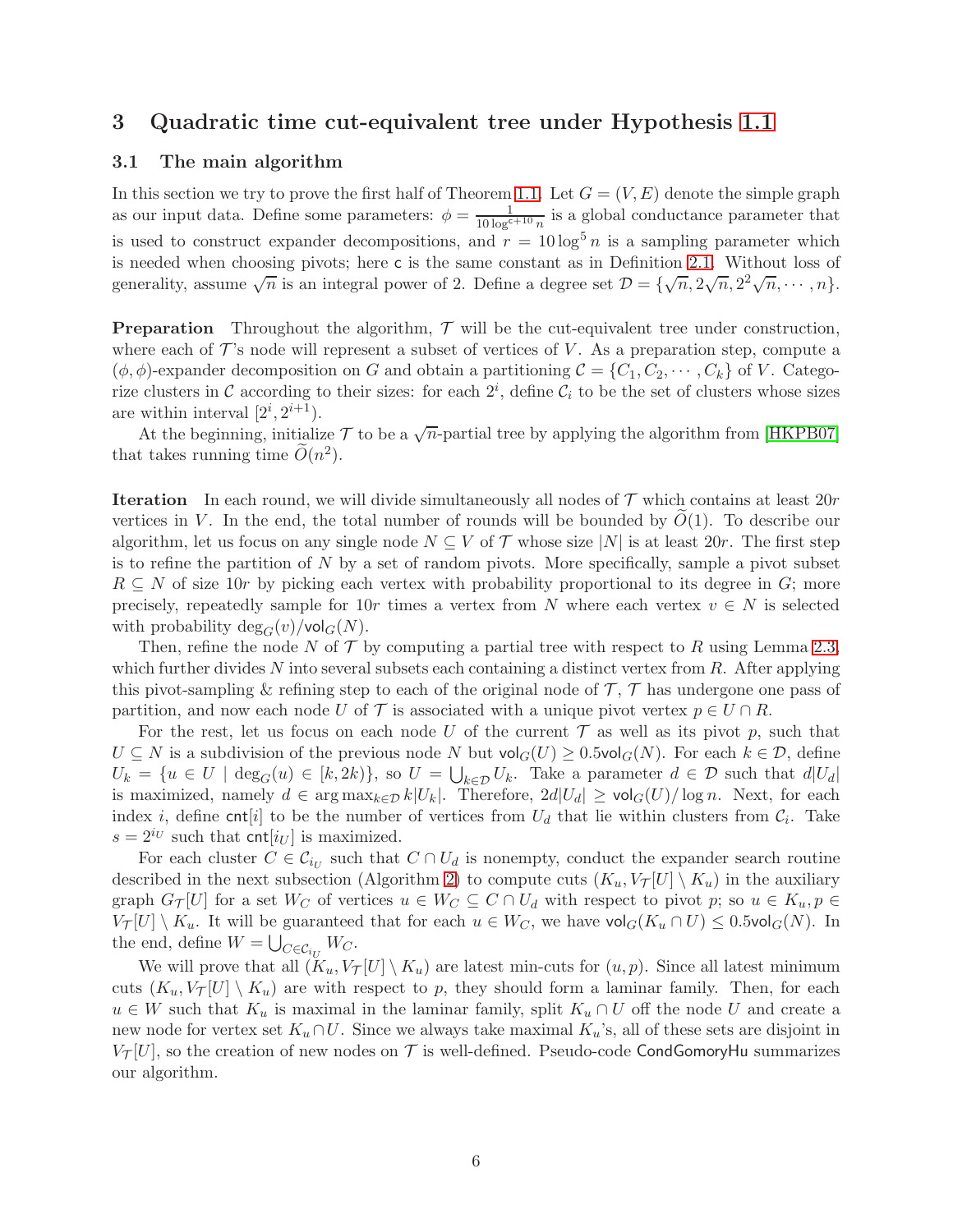Algorithm 1: CondGomoryHu $(G = (V, E))$ 

1 initialize a partition tree  $\mathcal{T}$ , as well as parameters  $\phi$ , r; 2 while  $\exists N \subseteq V$ , U a node of  $\mathcal{T}$ ,  $|N| \geq 20r$  do<br>3  $\parallel$  for node N of  $\mathcal{T}$  with  $|N| > 20r$  do for node N of  $\mathcal{T}$  with  $|N| \geq 20r$  do 4 repeat for 10r times: each time we sample a vertex  $u \in N$  with probability  $\frac{\deg_G(u)}{\text{vol}_G(N)}$ , and let the sampled set be R;  $\mathbf{5}$  | call Lemma [2.3](#page-4-1) on node N with respect to R; 6 for node  $U \subseteq N$  of T such that  $\mathsf{vol}_G(U) > 0.5\mathsf{vol}_G(N)$  do 7 | | take  $d \in \mathcal{D}$  such that  $d|U_d|$  is maximized; 8 take  $s = 2^{i_U}$  such that cnt $[i_U]$  is maximized; 9 for each  $C \in \mathcal{C}_{i_U}$  do  $\vert$  run expander sea run expander search on C within node U to compute a subset  $W_C \subseteq C \cap U_d$ , and the latest min-cuts  $(K_u, V_\mathcal{T}[U] \setminus K_u)$  for each  $u \in W_C$ ; 11  $\bigcup$  define  $W = \bigcup$  $_{C\in\mathcal{C}_{i_{U}}}W_{C};$ 12 for each  $u \in W$  such that  $K_u$  is maximal, split  $K_u \cap U$  off of U and create a new node on  $\mathcal{T}$ ; 13 for node N of T such that  $|N| < 20r$  do 14 repeatedly refine  $N$  using the generic Gomory-Hu steps until all nodes are singletons;

15 return  $\mathcal T$  as a cut-equivalent tree;

## 3.2 Finding latest min-cuts in expanders

Our algorithm is similar to the one from [\[AKT20b\]](#page-16-3). The input to this procedure is a node  $U \subseteq V$  of the current partition tree  $\mathcal T$  under construction, together with parameters  $s, d$  defined previously, as well as an expander  $C \in \mathcal{C}_{i_U}$  that intersects  $U_d$ . The output of this procedure will be a subset  $W_C \subseteq C \cap U_d$ , and their cuts  $(K_u, V_{\mathcal{T}}[U] \setminus K_u)$  for all  $u \in W_C$  in the auxiliary graph  $G_{\mathcal{T}}[U]$ , with the extra property that  $\text{vol}_G(K_u \cap U) \leq 0.5 \text{vol}_G(N)$ . In the end, we will show that with high probability, all these cuts are latest min-cuts in  $G_{\mathcal{T}}[U]$ .

To describe our algorithm, consider all vertices  $u \in C \cap U_d$  and their latest minimum cuts  $(L_u, V_\mathcal{T}[U] \setminus L_u)$  with respect to pivot  $p \in U$ . Let  $\lambda_u$  be the cut value of  $(L_u, V_\mathcal{T}[U] \setminus L_u)$  in  $G_\mathcal{T}[U]$ . All of the sets  $L_u \cap C \cap U_d$  should form a laminar family, which corresponds to a tree structure  $\mathcal{T}_{p}^{d}[C]$ , where each tree node M of  $\mathcal{T}_{p}^{d}[C]$  packs a subset of  $C \cap U_{d}$ , such that for all  $u \in M$  the set  $L_u \cap C \cap U_d$  are the same. More specifically,  $\mathcal{T}_p^d[C]$  is constructed as follows: first arrange the laminar family  $\{L_u \cap C \cap U_d\}_{u \in C \cap U_d}$  as a tree, and then for each node  $L_u \cap C \cap U_d$  on this tree, associate with this node the set  $M = \{v \in C \cap U_d \mid L_v \cap C \cap U_d = L_u \cap C \cap U_d\} \subseteq L_u \cap C \cap U_d$ .

We need to emphasize that our algorithm does not know  $\mathcal{T}_{p}^{d}[C]$  at the beginning, but it will gradually explore part of  $\mathcal{T}_p^d[C]$  during the process.

**Preparation** Initialize  $W_C = \emptyset$ . Assume  $|C \cap U_d| \ge 10/\phi^2$ ; otherwise we could simply reset  $W_C = \emptyset$ .  $C \cap U_d$  and run  $|C \cap U_d|$  instances of max-flow to compute all latest cuts. As a preparatory step, the algorithm repeatedly takes a random subset  $T \subseteq C \cap U_d$  by selecting each vertex independently with probability  $\phi$ . Then apply Lemma [2.7](#page-4-2) on graph  $G_{\mathcal{T}}[U]$  to compute isolating cuts of terminal vertices from T with respect to pivot p. This procedure goes on for  $10 \log n / \phi$  iterations, and for each  $u \in C \cap U_d$ , let  $(A_u^i, V_\mathcal{T}[U] \setminus A_u^i)$  be the isolating cut computed for u in the *i*-th iteration;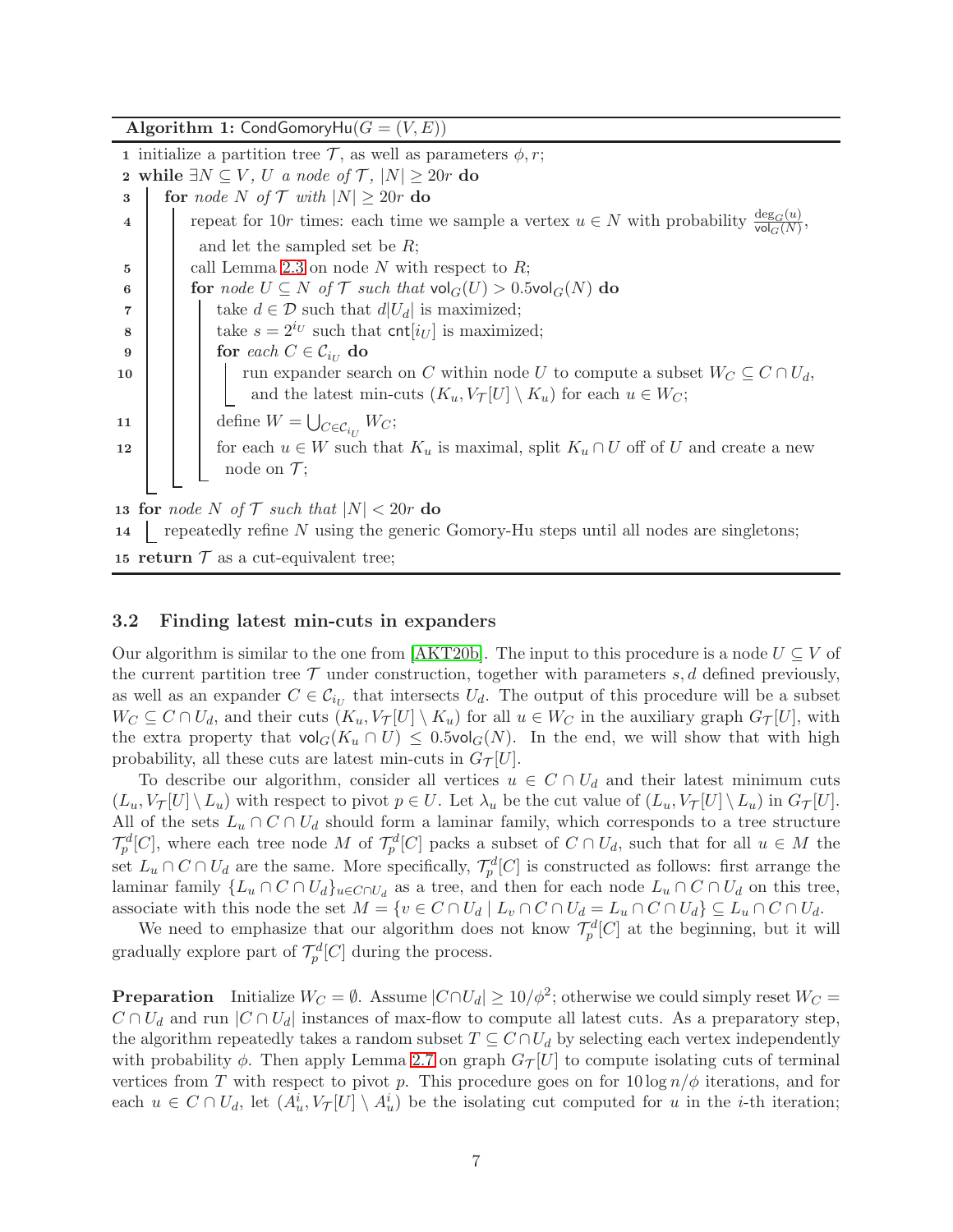if u was not selected by T in the *i*-th iteration, simply set  $A_u^i = \{u\}$ . Finally, let  $A_u$  be the set among  $\{A_u^i\}_{1\leq i\leq 10\log n/\phi}$  such that the cut value of  $(A_u, V_{\mathcal{T}}[U] \setminus A_u)$  in the auxiliary graph  $G_{\mathcal{T}}[U]$  is minimized; to break ties, we select  $A_u^i$  that minimizes  $|A_u^i|$ . Let  $\kappa_u$  be the cut value of  $(A_u, V_\mathcal{T}[U] \setminus A_u)$  for  $u \in C \cap U_d$ .

If one of  $|A_u \cap C \cap U_d| > 2/\phi$ , then the algorithm fails and aborts; we will prove that the failure probability is small.

Exploring  $\mathcal{T}_p^d[C]$  A node M of  $\mathcal{T}_p^d[C]$  is called large if  $|C \cap U_d \setminus L_u| \leq 2/\phi$  for any  $u \in M$ , and if  $|L_u \cap C \cap U_d| \leq 2/\phi$  it is called **small**. Similarly, a vertex  $u \in C \cap U_d$  is called large, if  $|C \cap U_d \setminus L_u| \leq 2/\phi$ ; otherwise if  $|L_u \cap C \cap U_d| \leq 2/\phi$ , it is called small.

**Lemma 3.1.** All large nodes on  $\mathcal{T}_p^d[C]$  should lie on a single path ended at root.

*Proof.* Suppose otherwise there exists two different large nodes  $M_1, M_2$  of  $\mathcal{T}_p^d[C]$  such that  $M_1 \cap$  $M_2 = \emptyset$ . Take any  $u_1 \in M_1, u_2 \in M_2$ . Since  $M_1, M_2$  are large nodes, we know  $|C \cap U_d \setminus L_{u_1}| \leq 2/\phi$ ,  $|C \cap U_d \setminus L_{u_2}| \leq 2/\phi$ . As  $C \cap U_d \cap L_{u_1}$  and  $C \cap U_d \cap L_{u_2}$  are disjoint, we have  $|C \cap U_d| \leq$  $|C \cap U_d \setminus L_{u_1}| + |C \cap U_d \setminus L_{u_2}| \leq 4/\phi$ , which contradicts that  $|C \cap U_d| \geq 10/\phi^2$ .

The main idea of our algorithm is to find the lowest large node on  $\mathcal{T}_p^d[C]$ ; to clarify a bit more, here "lowest" means farthest from root. Initialize a set  $S \leftarrow C \cap U_d$  and maintain an ordering of vertices in S according to the cut value of  $\kappa_u$ , also initialize variable  $Q \leftarrow \emptyset$ .

Repeat the following procedure: take  $u \in S \setminus Q$  such that  $\kappa_u$  is maximized. Apply max-flow in graph  $G_{\mathcal{T}}[U]$  to compute the latest min-cut  $L_u$  for  $(u, p)$ . Consider two possibilities.

- $L_u$  is small. Then assign  $S \leftarrow S \setminus (Q \cup L_u)$ , and  $Q \leftarrow \emptyset$ .
- $L_u$  is large. If  $L_u \cap C \cap U_d = S$ , then add u to Q; otherwise if  $L_u \cap C \cap U_d \neq S$ , reset  $S \leftarrow L_u \cap C \cap U_d$  and  $Q \leftarrow \{u\}.$

The repetition terminates if either (1)  $|C \cap U_d \setminus S| > 2/\phi$  or (2)  $|Q| > 2/\phi$ . In the first case, assign  $W_C \leftarrow \{u \in S \mid \text{vol}_G(A_u \cap U) \leq 0.5 \text{vol}_G(N)\}, K_u \leftarrow A_u$  and terminate. Note that this notation  $\text{vol}_G(A_u \cap U)$  is well-defined, since all vertices in U are also vertices in V, not contracted vertices in  $V_{\mathcal{T}}[U]$ .

Now suppose we are in the second case. Let  $L = L_v$  for an arbitrary  $v \in Q$ . We will prove afterwards that  $(L, V_\mathcal{T}[U] \setminus L)$  is the latest min-cut corresponding to the lowest large node. Let  $\kappa$ be the cut value of  $(L, V_\mathcal{T}[U] \setminus L)$ , and define  $B = \{u \in S \mid \kappa_u > \kappa\}$ . Assign  $W_C \leftarrow \{u \in S \setminus B \mid \kappa_u > \kappa\}$ .  $\mathsf{vol}_G(A_u \cap U) \leq 0.5 \mathsf{vol}_G(N) \}, K_u \leftarrow A_u \text{ and for each } u \in W_C.$ 

After that, take an arbitrary  $v \in Q$ . If it satisfies that  $\text{vol}_G(L \cap U) \leq 0.5 \text{vol}_G(N)$ , then update  $W_C = W_C \cup \{v\}$  and  $K_v \leftarrow L$ . The whole exploration procedure is summarized as pseudo-code ExploreTree.

## 3.3 Proof of correctness

First we prove a basic property of isolating cuts, which is also used in [\[AKT20b\]](#page-16-3).

<span id="page-7-0"></span>**Lemma 3.2** ([\[AKT20b\]](#page-16-3)). For each  $u \in C \cap U_d$ , either  $|L_u \cap C \cap U_d| \leq 2/\phi$  or  $|C \cap U_d \setminus L_u| \leq 2/\phi$ ; namely each vertex is either large or small. Furthermore, with high probability, when u is small,  $A_u = L_u.$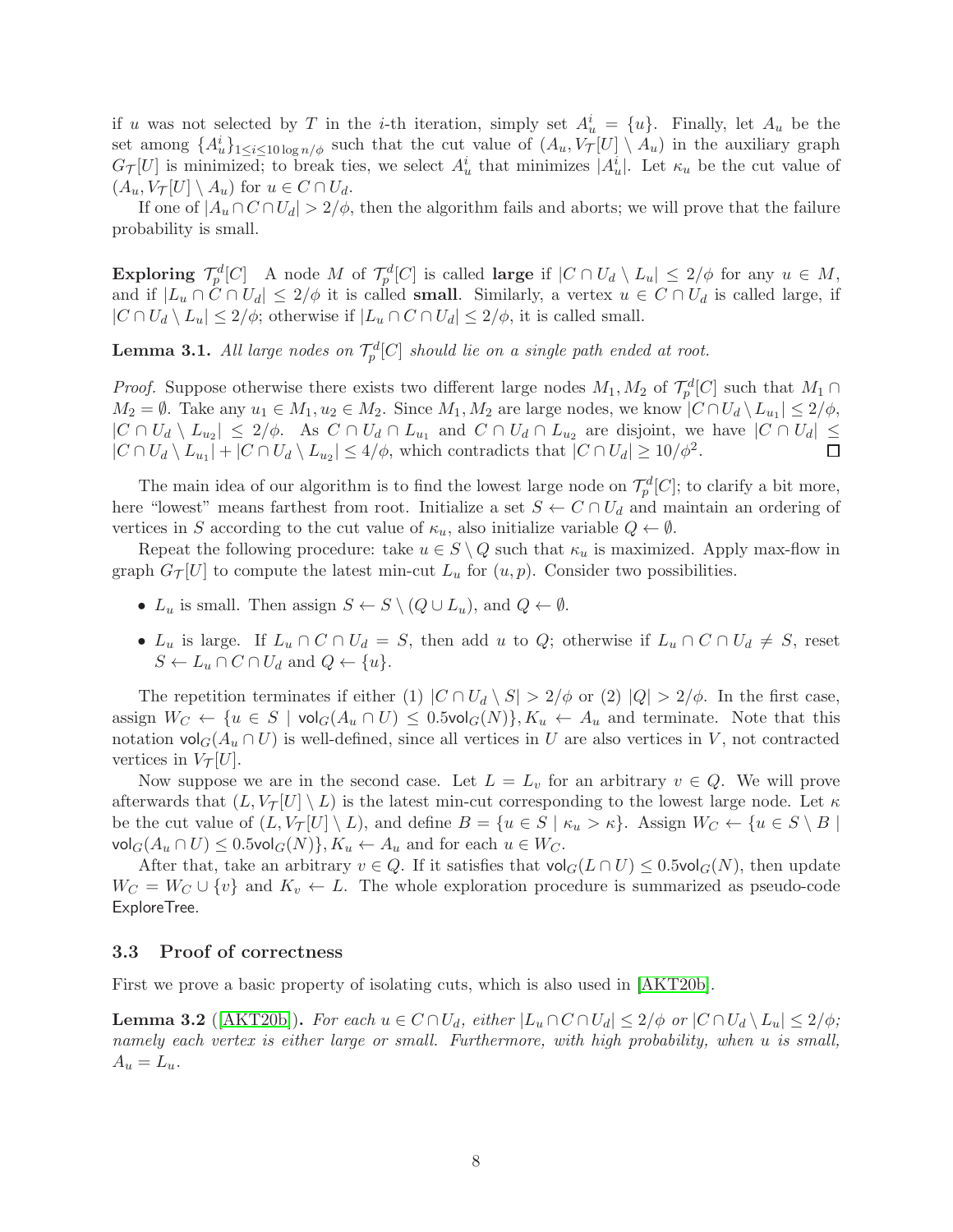<span id="page-8-0"></span>Algorithm 2: ExploreTree( $U, p, d, C$ ) 1 prepare  $A_u$  and  $\kappa_u$  for all  $u \in C \cap U_d$ ; 2 initialize  $S \leftarrow C \cap U_d, Q \leftarrow \emptyset;$ 3 while max $\{|C \cap U_d \setminus S|, |Q|\} \leq 2/\phi$  do<br>4 take  $u \in \arg \max_{v \in S \setminus \mathcal{O}} {\kappa_v}$ ; take  $u \in \arg \max_{v \in S \setminus Q} {\kappa_v};$ 5 | apply max-flow to compute  $L_u$ ; 6 if u is small then 7  $\mid \cdot \mid S \leftarrow S \setminus (Q \cup L_u)$ , and  $Q \leftarrow \emptyset$ ; 8 else 9 if  $L_u \cap C \cap U_d = S$  then<br>10  $\bigcup_{Q \leftarrow Q \cup \{u\}} S$  $\begin{aligned} & \underset{}{\color{blue} \left[ \begin{array}{c} Q \leftarrow Q \cup \{u\}; \end{array} \right] } \end{aligned}$ 11 else 12  $\Big| \Big| \Big| \Big| S \leftarrow L_u \cap C \cap U_d, Q \leftarrow \{u\};$ 13 if  $|C \cap U_d \setminus S| > 2/\phi$  then 14  $\vert$  return  $W_C \leftarrow \{u \in S \mid \text{vol}_G(A_u \cap U) \leq 0.5 \text{vol}_G(N)\}, K_u \leftarrow A_u, \forall u \in W_C;$ 15 else 16 define  $B = \{u \in S \mid \kappa_u > \kappa\}$  where  $\kappa$  is the cut value of  $(S, V_\mathcal{T}[U] \setminus S);$ <br>17  $W_C \leftarrow \{u \in S \setminus B \mid \text{vol}_G(A_u \cap U) \leq 0.5 \text{vol}_G(N)\}, K_u \leftarrow A_u, \forall u \in W_C;$ 17  $W_C \leftarrow \{u \in S \setminus B \mid \text{vol}_G(A_u \cap U) \leq 0.5 \text{vol}_G(N)\}, K_u \leftarrow A_u, \forall u \in W_C;$ <br>18  $\text{draw an arbitrary vertex } v \in Q \text{ and set } L = L_v$ ; 18 draw an arbitrary vertex  $v \in Q$  and set  $L = L_v$ ;<br>
19 if  $vol_G(L \cap U) \leq 0.5 vol_G(N)$  then 19 if  $\text{vol}_G(L \cap U) \leq 0.5 \text{vol}_G(N)$  then<br>20  $\downarrow$  assign  $W_C \leftarrow W_C \cup \{v\}$  and  $K_i$ assign  $W_C \leftarrow W_C \cup \{v\}$  and  $K_v \leftarrow L$ ; 21 return  $W_C$ ;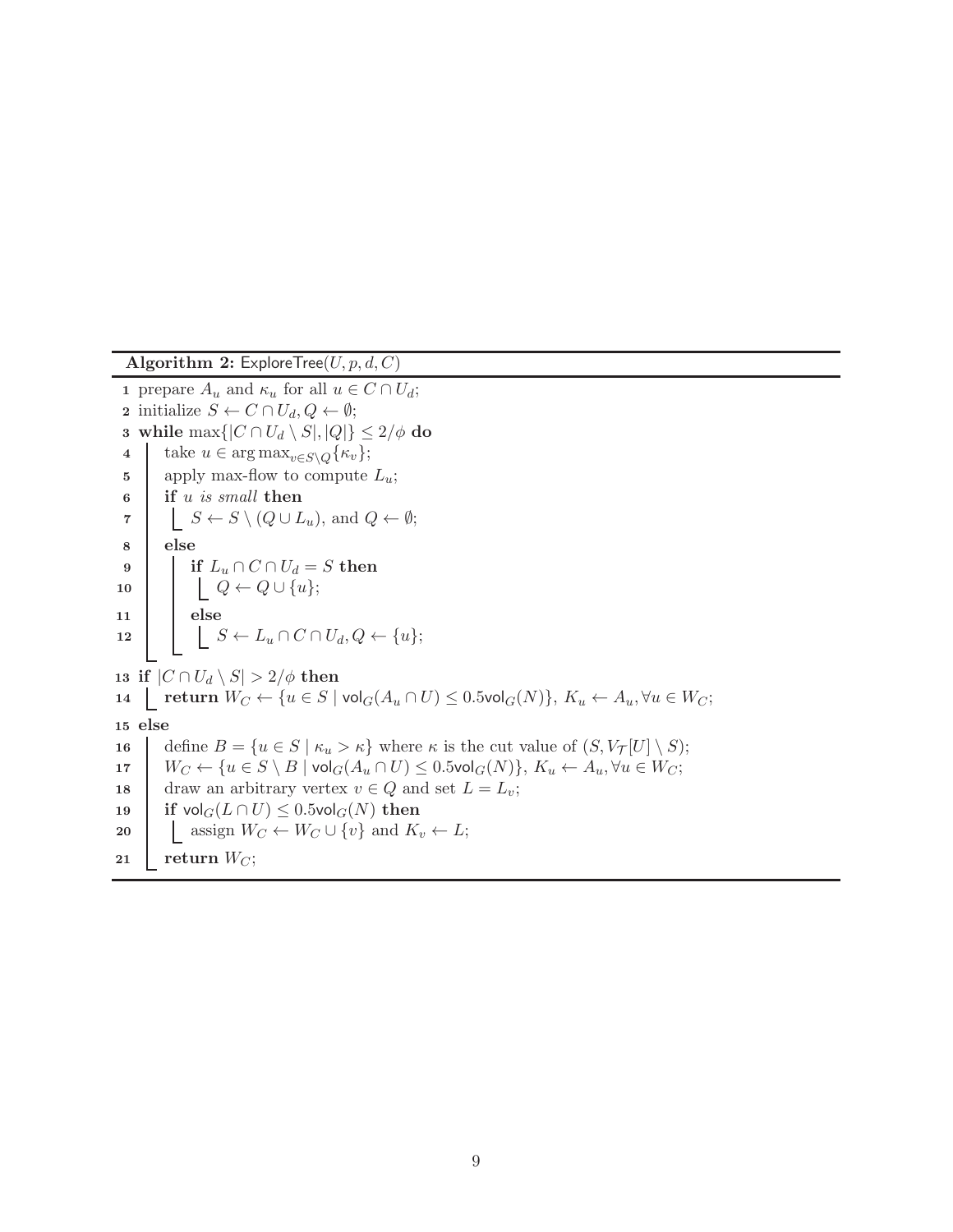*Proof.* Since  $\deg_G(u) < 2d$ , the cut value of  $(L_u, V_\mathcal{T}[U] \setminus L_u)$  is smaller than 2d. Unpack all contracted vertices of  $V_{\mathcal{T}}[U]$ , and let  $L'_u \subseteq V$  be the set of vertices belonging to  $L_u$  or contracted in  $L_u$ . Therefore, since  $G_{\mathcal{T}}[U]$  is a contracted graph of G, the cut value of  $(L_u, V_{\mathcal{T}}[U] \setminus L_u)$  is equal to the cut value of  $(L'_u, V \setminus L'_u)$ .

Suppose otherwise that  $|L'_u \cap C \cap U_d| > 2/\phi$  and  $|C \cap U_d \setminus L'_u| > 2/\phi$ . Then, by property (2) of the  $(\phi, \phi)$ -expander decomposition,  $G[C]^1$  is a  $\phi$ -expander, and so the number of edges between  $L'_u \cap C$  and  $C \setminus L'_u$  is at least  $\phi \cdot \min\{\text{vol}_G(L'_u \cap C), \text{vol}_G(C \setminus L'_u)\} > 2d$ , which is a contradiction.

Let us turn to the second half of the statement. Suppose u is small, and so  $|L_u \cap C \cap U_d| \leq 2/\phi$ . Then, since T selects each vertex in  $C \cap U_d$  with probability  $\phi$ , with probability  $\phi \cdot (1 - \phi)^l > \phi/8$ ,  $T \cap L_u \cap C = \{u\}$  is a singleton. In this case, by Lemma [2.7,](#page-4-2)  $A_u^i = L_u$ . As T is sampled for  $10 \log n/\phi$  times, with high probability  $A_u = L_u$ . □

Here is a basic fact regarding large vertices.

<span id="page-9-0"></span>**Lemma 3.3.** For any large vertex  $u, \lambda_u < \kappa_u$ .

*Proof.* If  $\lambda_u = \kappa_u$ , then the latest min-cut should be contained in  $A_u$ , which contains at most  $2/\phi$ vertices from  $C \cap U_d$ , and so u cannot be large.  $\Box$ 

Next we analyze the behavior of the while-loop in ExploreTree.

<span id="page-9-1"></span>**Lemma 3.4.** If  $Q \neq \emptyset$ , then for each  $u \in Q$ ,  $L_u \cap C \cap U_d = S$ .

*Proof.* Each time S is updated, either Q adds a vertex u on line-10 such that  $L_u \cap C \cap U_d = S$ , or Q is updated to  $\{u\}$  on line-12. So the equality always holds.  $Q$  is updated to  $\{u\}$  on line-12. So the equality always holds.

<span id="page-9-2"></span>**Lemma 3.5.** At the beginning of any iteration of the while-loop,  $\forall v \in S$ , if v is large, then we have  $L_v \cap C \cap U_d \subseteq S$ .

Proof. We prove this statement by induction on the number of iterations. Initially, this holds as  $S = C \cap U_d$ . For any intermediate iteration, consider two cases.

• u is small. We claim that before updating S, for all large vertices  $v \in S \setminus (Q \cup L_u)$ ,  $L_v$  and  $L_u \cup Q$  are disjoint; if this can be proved, then we conclude  $L_v \cap C \cap U_d \subseteq S \setminus (Q \cup L_u)$ , as  $L_v \cap C \cap U_d \subseteq S$  holds before.

Suppose that  $L_v \cap L_u \neq \emptyset$ . Then as all latest minimum cuts form a laminar family and that  $v \notin L_u$ , it must be  $L_u \subseteq L_v$ . As v is large,  $L_v \cap C \cap U_d$  contains more vertices than  $A_v \cap C \cap U_d$ , and so by Lemma [3.3,](#page-9-0) we have  $\lambda_v < \kappa_v$ . Now, by line-4, since  $\kappa_u$  is the largest among all vertices in  $S \setminus Q$ ,  $\kappa_v \leq \kappa_u$ . Finally, using Lemma [3.2,](#page-7-0) we know  $\kappa_u = \lambda_u$  as u is small. Concatenating all the inequalities we have:

$$
\lambda_v < \kappa_v \le \kappa_u = \lambda_u
$$

which contradicts the fact that  $(L_u, V_\mathcal{T}[U] \setminus L_u)$  is a min-cut for  $(u, p)$  as  $L_u \subseteq L_v$ .

Now suppose that  $L_v \cap Q \neq \emptyset$ , say  $w \in L_v \cap Q$ . Then by Lemma [3.4,](#page-9-1)  $v \in S \subseteq L_w$ , and so both w, v are in  $L_v \cap L_w$ , which means  $L_v = L_w$ , and so  $L_v \cap L_u = L_w \cap L_u = L_u \neq \emptyset$ , which is a contradiction as discussed just before.

• u is large. In this case, the algorithm would reassign  $S \leftarrow L_u \cap C \cap U_d$ . Then, for all  $v \in S$ , as  $(L_v, V_\mathcal{T}[U] \setminus L_v)$  is the latest minimum cut, it must be  $L_v \subseteq L_u$ , irrespective of whether v is large or not. is large or not.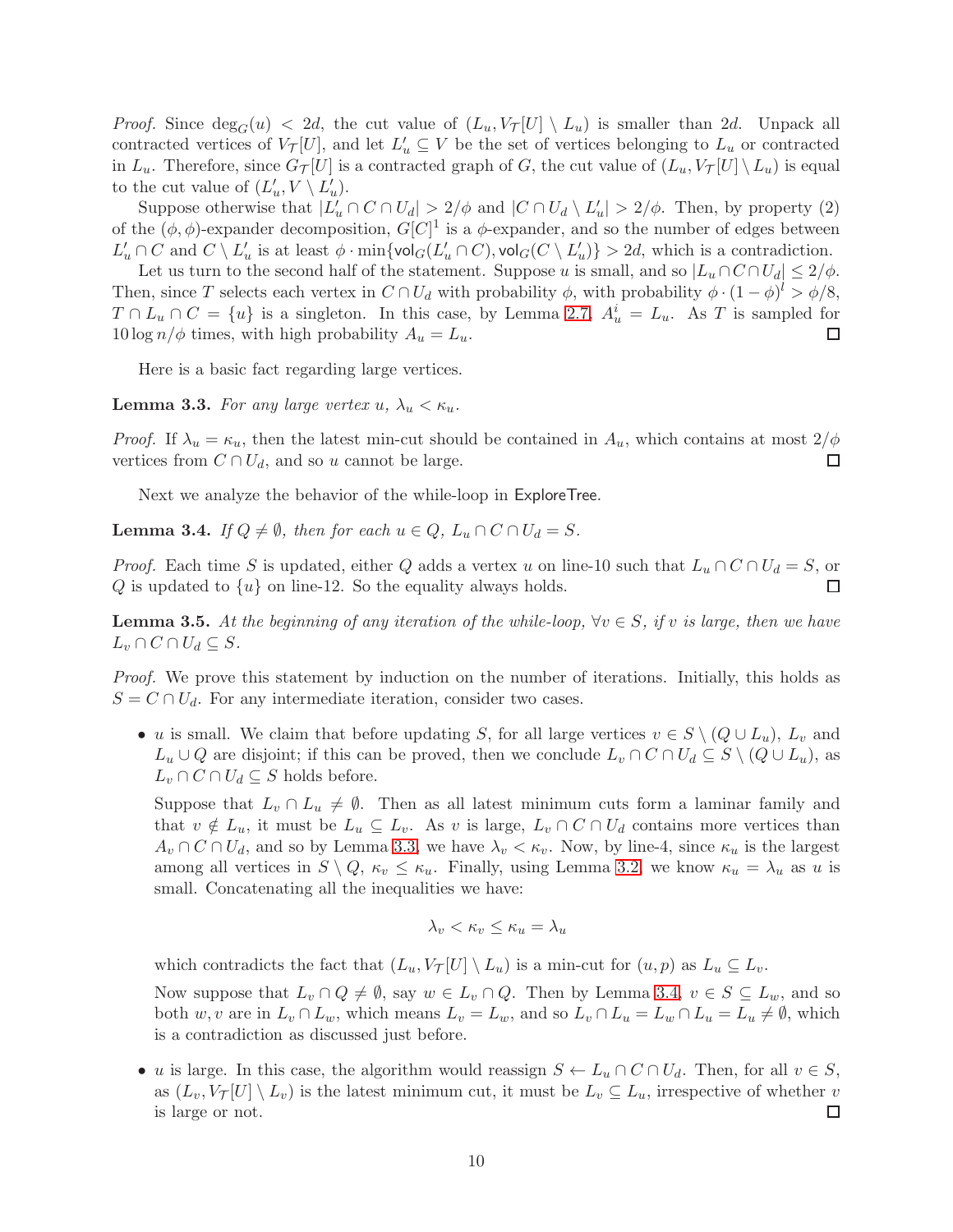Next we prove that when the while-loop ends, either all vertices in  $S$  are small, or  $S$  corresponds to the cut of the lowest large node on  $\mathcal{T}_p^d[C]$ .

<span id="page-10-0"></span>**Lemma 3.6.** If  $|C \cap U_d \setminus S| > 2/\phi$ , then all vertices in S are small.

*Proof.* Consider any vertex  $u \in S$ . If u is large, then by Lemma [3.5,](#page-9-2)  $L_u \cap C \cap U_d \subseteq S$ , and so  $|C \cap U_d \setminus L_u| > |C \cap U_d \setminus S| > 2/\phi$ , which contradicts the definition of being large.  $|C \cap U_d \setminus L_u| \ge |C \cap U_d \setminus S| > 2/\phi$ , which contradicts the definition of being large.

<span id="page-10-1"></span>**Lemma 3.7.** After the while-loop ends, if  $|C \cap U_d \setminus S| \leq 2/\phi$  and  $|Q| > 2/\phi$ , then  $(L, V_\mathcal{T}[U] \setminus L)$ is the latest min-cut of the lowest large node on  $\mathcal{T}_p^d[C]$ . Moreover,  $B = \{u \in S \mid \kappa_u > \kappa\}$  is the set of all vertices u such that  $L_u \cap C \cap U_d = S$ , and consequently all  $L_u$ ,  $\forall u \in B$  are equal.

*Proof.* As the while-loop ends with  $|Q| > 2/\phi$ , the last iteration must have ended on line-10. Therefore,  $(L, V_\mathcal{T}[U] \setminus L)$  is the latest min-cut of some  $u \in Q$ . Suppose otherwise  $(L, V_\mathcal{T}[U] \setminus L)$  is not the latest min-cut of the lowest large node on the imaginary tree  $\mathcal{T}_p^d[C]$ . Then, there exists a large vertex  $v \in L \cap C \cap U_d$  such that  $L_v \cap C \cap U_d \subsetneq S$  but  $|C \cap U_d \setminus L_v| \leq 2/\phi$ . As  $|Q| > 2/\phi$ , there must exist  $w \in L_v \cap Q$ . By Lemma [3.4,](#page-9-1)  $v \in L \cap C \cap U_d = S = L_w \cap C \cap U_d$ , so both  $v, w$  are in  $L_v \cap L_w$ , and consequently  $L_v = L_w$ ,  $L_v \cap C \cap U_d = S$ , contradiction.

Now let us turn to the second half of the statement. Consider any  $u \in B$ .  $(A_u, V_\mathcal{T}[U] \setminus A_u)$ cannot be a min-cut as  $\kappa_u > \kappa$ . By Lemma [3.2,](#page-7-0) u must be a large vertex. On the one hand, by Lemma [3.5,](#page-9-2)  $L_u \cap C \cap U_d \subseteq S$ , and on the other hand,  $L_u \cap C \cap U_d$  cannot be strictly smaller than S as S is the lowest already. Hence  $L_u \cap C \cap U_d = S$ .

For any  $u \notin B$ , by definition  $\kappa_u \leq \kappa$ . If u is large, then  $\lambda_u < \kappa_u \leq \kappa$ , so  $L_u \cap C \cap U_d \subsetneq S$ , which contradicts that S corresponds to the lowest large node on  $\mathcal{T}_a^d[C]$ . also contradicts that S corresponds to the lowest large node on  $\mathcal{T}_p^d[C]$ .

Finally, we prove that all cuts  $(K_u, V_\mathcal{T}[U] \setminus K_u)$  output by the algorithm are latest min-cuts with high probability.

**Lemma 3.8.** All cuts  $(K_u, V_\mathcal{T}[U] \setminus K_u)$  output by the algorithm are latest min-cuts with high probability.

*Proof.* If the algorithm terminates on line-14, then by Lemma [3.6,](#page-10-0) all vertices in  $W_C$  are small. So by Lemma [3.2,](#page-7-0)  $L_u = A_u = K_u$ ,  $\forall u \in W_C$ . Otherwise, if the algorithm terminates on line-21, then by Lemma [3.7,](#page-10-1) all vertices in  $W_C$  are small. Hence, by Lemma [3.2,](#page-7-0)  $L_u = A_u = K_u, \forall u \in W_C \setminus B$ ;<br>also, for any  $u \in W_C \cap B$ , we have  $L_u = L = K_u$ . also, for any  $u \in W_C \cap B$ , we have  $L_u = L = K_u$ .

## 3.4 Running time analysis

First we analyze the running time of each call of expander search.

<span id="page-10-2"></span>**Lemma 3.9.** The total running time of the expander search in graph  $G_T[U]$  is bounded by  $\widetilde{O}(\mathsf{MF}(\mathsf{vol}_G(U), |V_T[U]|)/\phi$ .

Proof. During the preparation step, each invocation of Lemma [2.7](#page-4-2) induces a set of max-flow instances whose total size is bounded by  $O(|E_{\mathcal{T}}[U]|) = O(\text{vol}_{G}(U))$ . Since it is repeated for  $O(\log n/\phi)$ times, the total time is at most  $O(MF(vol_G(U), |V_T[U]|)/\phi)$ .

Next, let us analyze the cost of ExploreTree.

**Claim 3.9.1.** After each iteration of the while-loop, the value of  $|C \cap U_d \setminus S| + |Q|$  always increases by at least 1, so the total number of max-flow instances during the loop is bounded by  $O(1/\phi)$ .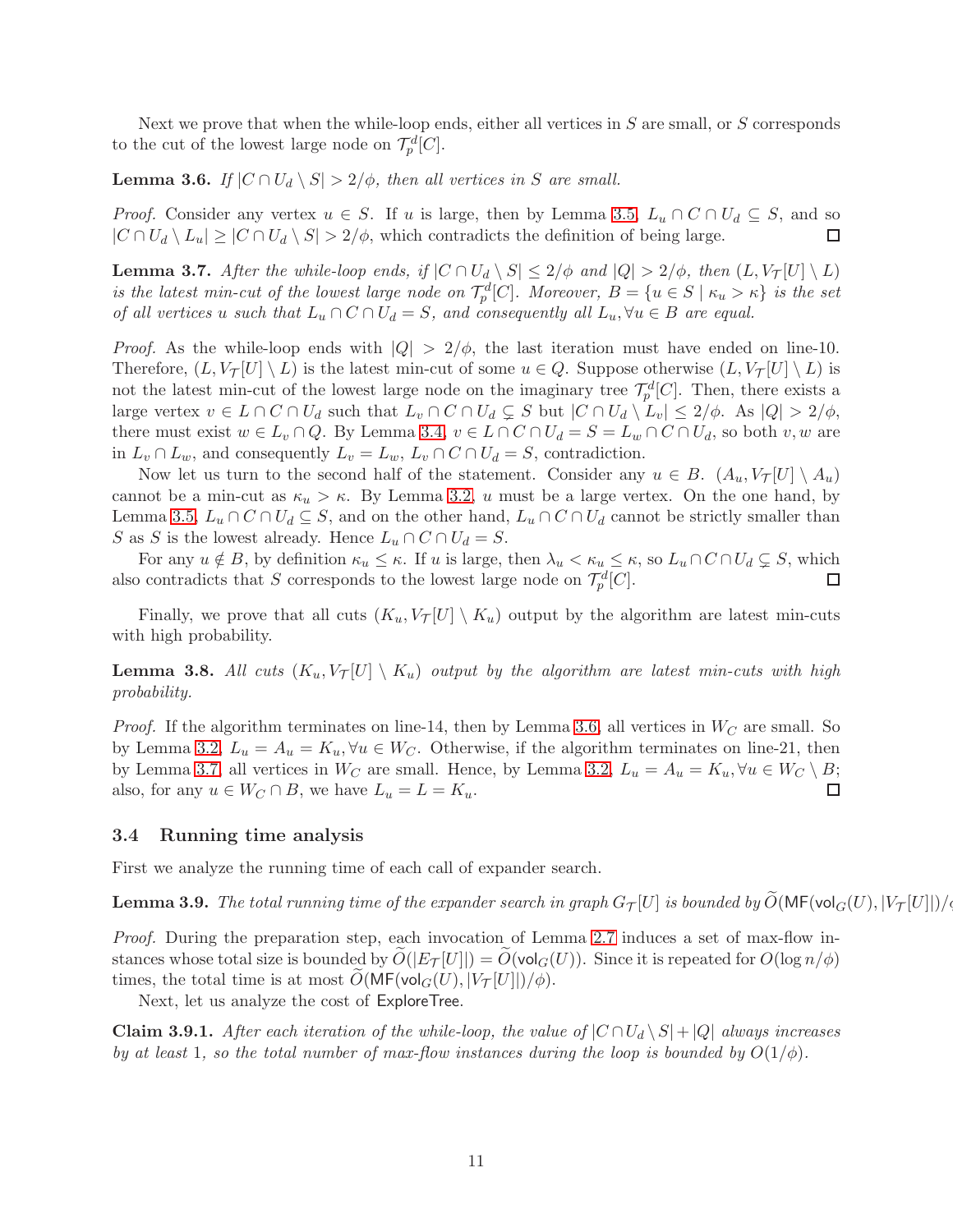*Proof of claim.* If an iteration ends on line-10,  $Q$  increases by one while  $S$  does not change. If an iteration of the while-loop ends on line-7, then on the one hand, by Lemma [3.4](#page-9-1) we have  $Q \subseteq S$ ; on the other hand, by the pseudo-code,  $u \notin Q$  before updating S, Q. Hence, after line-7,  $|C \cap U_d \backslash S|+|Q|$ increases by at least 1.

If an iteration ends on line-12, we claim that before updating  $S, Q$ , we have  $L_u \cap Q = \emptyset$ . In fact, by Lemma [3.4,](#page-9-1) for any  $w \in Q$ ,  $L_w \cap C \cap U_d = S$ . By Lemma [3.5,](#page-9-2) as  $L_u \cap C \cap U_d \neq S$ , it must be  $L_u \cap C \cap U_d \subsetneq S = L_w \cap C \cap U_d$ . Hence,  $w \notin L_u$ . As w is arbitrary, we know  $Q \cap L_u = \emptyset$ . Therefore, after updating  $S \leftarrow L_u \cap C \cap U_d$ ,  $|C \cap U_d \setminus S|$  has increased by  $|Q|$ . Notice that after updating  $Q$ ,  $|Q| = 1$ . So  $|C \cap U_d \setminus S| + |Q|$  has increased by one. updating Q,  $|Q| = 1$ . So  $|C \cap U_d \setminus S| + |Q|$  has increased by one.

Since each while-loop conducts one max-flow in graph  $G_{\mathcal{T}}[U]$ , by the above claim, the total cost of the while-loop involves max-flow instances of total size  $O(\text{vol}_G(U)/\phi)$ , and the reduction time is dominated by the same amount. After the while-loop, the running time is linear in the size of output, so it is not the bottleneck.  $\Box$ 

Next we analyze the running time during refinement of U.

<span id="page-11-0"></span>Lemma 3.10. The total running time of cutting vertices (the for-loop on line-6 of CondGomoryHu) from U takes total time of  $\widetilde{O}(\frac{n}{s})$  $\frac{n}{s} \cdot \mathsf{MF}(2d \cdot \mathsf{cnt}[i_U] \log^2 n, |V_\mathcal{T}[U]|)).$ 

*Proof.* On the one hand, the number of clusters in  $\mathcal{C}_{i_U}$  is at most  $n/s$  since each cluster has size at least s. So, by Lemma [3.9,](#page-10-2) the total time of expander search is  $\widetilde{O}(\frac{n}{s})$  $\frac{n}{s}$ ·MF(vol $_G(U)$ )). By maximality of  $d|U_d|$  and cnt $[i_U]$ , we have that:

$$
\mathsf{vol}_G(U) \le 2d|U_d| \log n \le 2d \cdot \mathsf{cnt}[i_U] \log^2 n
$$

Since the number of edges in  $G_{\mathcal{T}}[U]$  is  $\mathsf{vol}_G(U)$ , the overall time complexity would be  $\widetilde{O}(\frac{n}{s})$  $\frac{m}{s}$ .  $MF(2d \cdot \text{cnt}[i_U] \log^2 n, |V_\mathcal{T}[U]|)).$ 

To bound the total time across all different nodes of  $\mathcal T$  that correspond to the same choice of  $(s, d)$ , we need the following lemma.

<span id="page-11-1"></span>**Lemma 3.11.** In any single iteration of the while-loop on line-2 of CondGomoryHu, over all different nodes U of T that correspond to the same choice of  $(s, d)$ , we have  $\sum_{U}$  cnt $[i_U] \leq 4sn/d$ .

 $\sum_{U}$  cnt $[i_U] \le n \le 4sn/d$ . So next we only consider the case where  $s < d/4$ . *Proof.* If  $s \ge d/4$ , then since all such nodes U are packing disjoint subsets of vertices of V,

When  $s < d/4$ , we can upper bound the total number of vertices in clusters in  $\mathcal{C}_{i_U}$  whose degrees in G are within the interval  $[d, 2d)$ . Take any cluster  $C \in \mathcal{C}_{i_U}$  and any vertex  $u \in C \cap U_d$ . Since  $|C| < 2s = d/2$  and G is a simple graph, at least  $d/2$  of u's neighbors in G are outside of C. So the crossing edges contributed by u is at least  $d/2$ . By property (3) of the Definition [2.1,](#page-4-0) the total number of crossing edges should be bounded as:

$$
\sum_{C \in \mathcal{C}_{i_U}} \text{out}_G(C) \le \log^7 n \cdot \phi \cdot \sum_{C \in \mathcal{C}_{i_U}} \text{vol}_G(C) \le \log^7 n \cdot \phi \cdot \sum_{C \in \mathcal{C}_{i_U}} (4s^2 + \text{out}_G(C))
$$
  

$$
\le 4 \log^7 n \cdot \phi s n + \log^7 n \cdot \phi \sum_{C \in \mathcal{C}_{i_U}} \text{out}_G(C)
$$

As  $\phi = \frac{1}{10 \log^{c+10} n}$ , we have  $\sum_{C \in \mathcal{C}_{i_U}} \text{out}_G(C) \leq 8 \log^7 n \cdot \phi s n < sn$ . As each vertex in  $C \cap U_d$ contributes  $d/2$  to the above summation, the total number of vertices from  $U_d$  in  $\mathcal{C}_{i_U}$  is bounded by  $2sn/d$ . □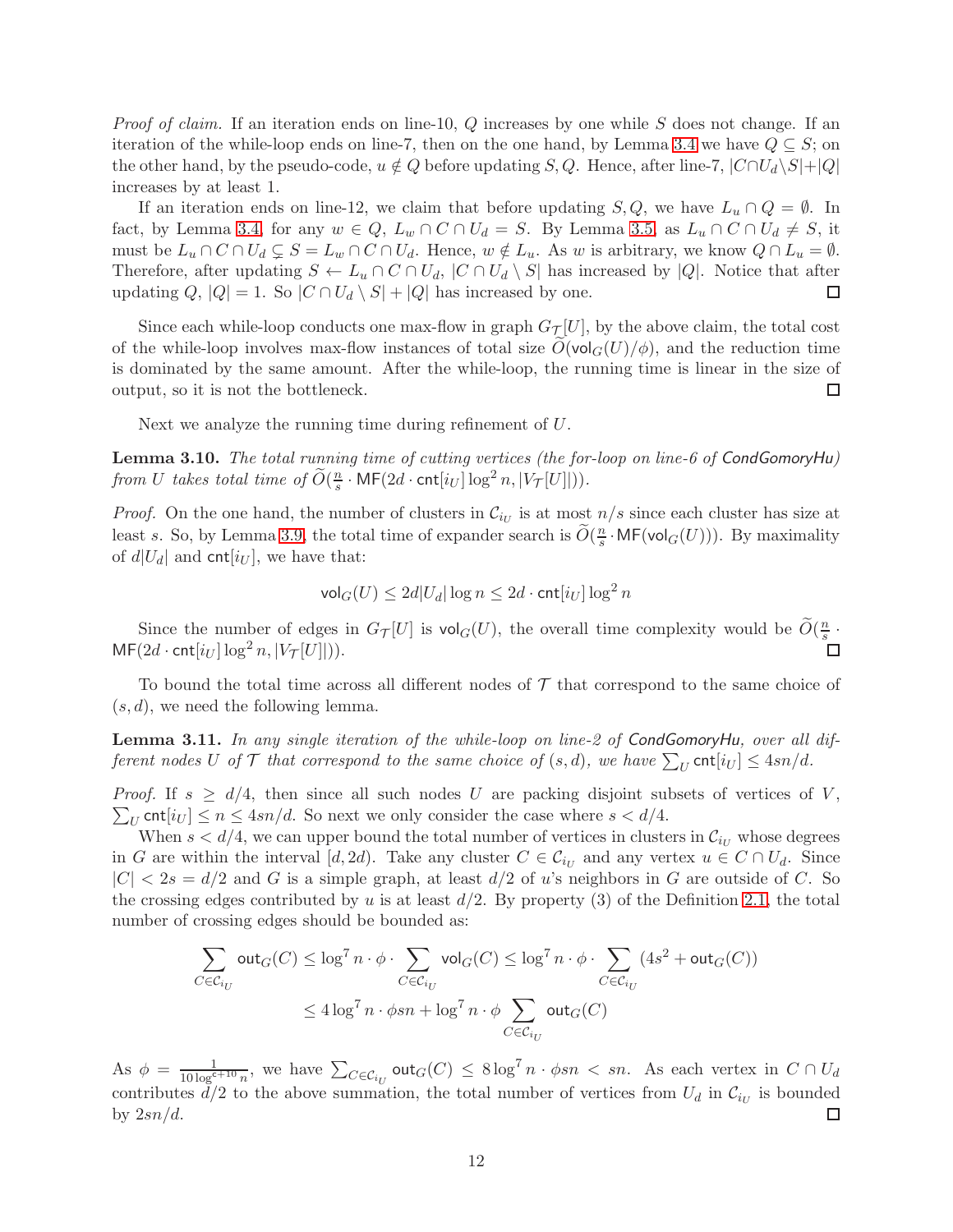Combining the above two lemmas gives the following corollary.

**Corollary 3.1.** Under Hypothesis [1.1,](#page-1-0) the time of dividing all nodes of  $\mathcal T$  for a single iteration of the while-loop on line-2 in CondGomoryHu is bounded by  $\widetilde{O}(n^2)$ .

The next thing would be analyzing the total number of rounds of the while-loop. Similar to [\[AKT20b\]](#page-16-3), we first need to prove that with high probability, the number of  $u \in C \cup U_d$  such that  $\mathsf{vol}_G(K_u) > 0.5 \mathsf{vol}_G(U)$  is roughly at most  $|U_d|/r$ .

<span id="page-12-0"></span>**Lemma 3.12.** With high probability over the choice of  $R \subseteq N$ , the total number of  $u \in U_d$  such that  $\mathsf{vol}_G(L_u \cap U) > 0.5 \mathsf{vol}_G(N)$  is at most  $\frac{4|U_d| \log^2 n}{r}$ .

*Proof.* The proof is similar to the one in [\[AKT20b\]](#page-16-3). To avoid confusion, let  $\mathcal{T}^{\text{old}}$  be the version of  $\mathcal T$  before refining with respect to R, and let  $\mathcal T$  refer to the tree after refinement. For each pair of vertices in the super node  $x, q \in N$ , define  $(\Gamma_x^q, V_{\tau_{\text{old}}}[N] \setminus \Gamma_x^q)$  to be the latest minimum cut of  $(x, q)$  in  $G_{\mathcal{T}^{\text{old}}}[N]$ . Define  $M_x^q$  to be the set of all vertices  $y \in N$  such that  $x \in \Gamma_y^q$ . Basic concentration inequalities show that for any  $q, x$ , if  $\text{vol}_G(M_x^q) \geq \frac{\log n}{r}$  $\frac{g n}{r}$ vol $_G(N)$ , then with high probability,  $M_x^q \cap R \neq \emptyset$ .

The following claim is a crucial relationship between  $\Gamma_u^p$  and  $L_u$ .

**Claim 3.12.1** (Observation 4.3 in [\[AKT20b\]](#page-16-3)).  $\Gamma_u^p \cap U = L_u \cap U$ .

*Proof of claim.* As  $(L_u, V_\mathcal{T}[U] \setminus L_u)$  is the latest minimum cut in  $G_\mathcal{T}[U]$  which is a contracted graph of  $G_{\mathcal{T}^{old}}[N]$  following standard Gomory-Hu steps,  $(L_u, V_{\mathcal{T}}[U] \setminus L_u)$  is a min-cut for  $(u, p)$  in  $G_{\mathcal{T}^{\text{old}}}[N]$ . Since  $(\Gamma_u^p, V_{\mathcal{T}^{\text{old}}}[N] \setminus \Gamma_u^p)$  is the latest minimum cut in  $G_{\mathcal{T}^{\text{old}}}[N]$ , we have  $\Gamma_u^p \cap U \subseteq L_u \cap U$ . Next we only focus on the other direction.

Let  $W_1, W_2, \cdots, W_l \subseteq V_{\mathcal{T}^{old}}[N]$  be all contracted vertices of  $V_{\mathcal{T}}[U]$  which are crossed by  $\Gamma_u^p$ ; in other words,  $\Gamma_u^p \cap W_i \neq \emptyset$  and  $W_i \setminus \Gamma_u^p \neq \emptyset$  for all  $1 \leq i \leq l$ . Since N is refined using pivots from R, according to Lemma [2.4,](#page-4-3) we know that for each i there exists a pivot  $q_i \in R \cap W_i$  such that  $(W_i, V_{\mathcal{T}^{old}}[N] \setminus W_i)$  is a minimum cut for  $(q_i, p)$ ; in fact,  $q_i \in R \cap W_i$  are in the neighboring nodes of  $U$  in  $\mathcal{T}$ .

We claim that  $q_i \in \Gamma_u^p$ ; otherwise if  $q_i \notin \Gamma_u^p$ , as  $u \notin W_i$ , by Lemma [2.2,](#page-3-0) the cut  $(X, V_{\mathcal{T}^{old}}[N] \setminus X)$ where  $X = \Gamma_u^p \setminus W_i$  is also a minimum cut for  $(u, p)$ , which contradicts that  $(\Gamma_u^p, V_{\tau^{old}}[N] \setminus \Gamma_u^p)$  is the latest min-cut.

Construct a new cut  $(Y, V_{\mathcal{T}^{old}}[N] \setminus Y)$  where  $Y = \Gamma_u^p \cup \bigcup_{i=1}^l W_i$ . On the one hand, as  $q_i \in \Gamma_u^p, \forall i$ , by repeatedly applying Lemma [2.1](#page-3-1) we know  $(Y, V_{\tau_{\text{old}}}[N] \setminus Y)$  is a minimum cut for  $(u, p)$  as well; On the other hand, Y does not cross any contracted nodes in  $G_{\mathcal{T}}[U]$ , so  $(Y, V_{\mathcal{T}}[U]\setminus Y)$  is a valid cut in  $G_{\mathcal{T}}[U]$  as well. As  $(L_u, V_{\mathcal{T}}[U] \setminus L_u)$  is the latest cut in  $G_{\mathcal{T}}[U]$ , we know  $L_u \cap U \subseteq Y \cap U = \Gamma_u^p \cap U$ . This concludes our proof.

Consider the set of all  $u \in U_d$  such that  $\text{vol}_G(L_u \cap U) > 0.5 \text{vol}_G(N)$ ; let them be  $u_1, u_2, \dots, u_l$ . By the above claim, it must be  $\text{vol}_G(\Gamma_{u_i}^p \cap N) \ge \text{vol}_G(\Gamma_{u_i}^p \cap U) = \text{vol}_G(L_{u_i} \cap U) > 0.5 \text{vol}_G(N)$  as well. Therefore, any two sets  $\Gamma_{u_i}^p, \Gamma_{u_j}^p$  must intersect. Since  $(\Gamma_{u_i}^p, V_{\tau_{\text{old}}}[N] \setminus \Gamma_{u_i}^p)$  are latest cuts with respect to the same pivot p, they should form a total order, say  $\Gamma_{u_1}^p \subseteq \Gamma_{u_2}^p \subseteq \cdots \Gamma_{u_l}^p$ , and so by definition  $u_2, u_3, \dots, u_l \in M_{u_1}^p$ .

Claim 3.12.2.  $M_{u_1}^p \cap R = \emptyset$ .

*Proof of claim.* If  $\exists w \in M_{u_1}^p \cap R$ , then by definition,  $u \in \Gamma_w^p$ . As  $(\Gamma_w^p, V_{\mathcal{T}^{old}}[N] \setminus \Gamma_w^p)$  is the latest min-cut for  $(w, p)$  in  $G_{\text{Total}}[N]$ , any min-cut for  $(w, p)$  in  $G_{\text{Total}}[N]$  should contain u on the same side as  $w$ . By Lemma [2.4,](#page-4-3)  $u$  should belong to the part which contains  $w$  after the refinement with respect to  $R$ , which makes a contradiction as u stays with  $p$  in the same part.  $\Box$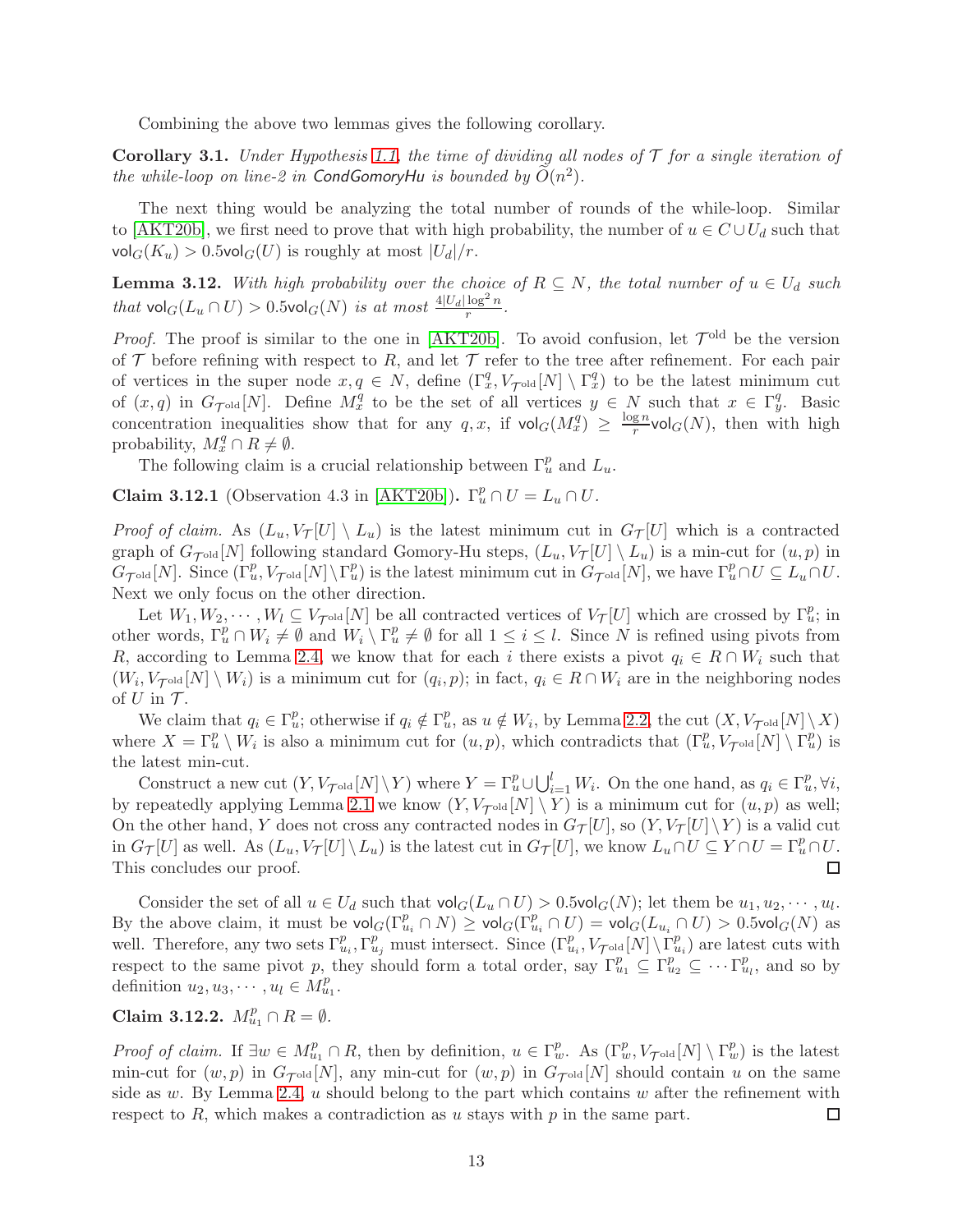By the above lemma, we know  $\mathsf{vol}_G(M^p_{u_1}) < \frac{\log n}{r}$  $\frac{g n}{r}$ vol $_G(N)$ , and hence we have:

$$
d(l-1) \leq \text{vol}_G(M_{u_1}^p) < \frac{\log n}{r} \text{vol}_G(N) \leq \frac{2\log n}{r} \text{vol}_G(U) \leq \frac{4\log^2 n}{r} d|U_d|
$$
  
So  $l \leq \frac{4|U_d|\log^2 n}{r}$ .

Finally we need to bound the total number of rounds in the while-loop. Call a cluster  $C \in \mathcal{C}_{i_U}$ **bad**, if the total number of vertices  $u \in C \cap U_d$  such that  $vol_G(L_u \cap U) > 0.5vol_G(N)$  is more than  $[0.1]C \cap U_d$ ; otherwise it is called **good**.

<span id="page-13-0"></span>**Lemma 3.13.** Consider any invocation of ExploreTree with input parameters  $U, p, d, C$ . Suppose cluster C is good, then  $|W_C| > 0.8|C \cap U_d|$ .

Proof. First consider the case where ExploreTree terminated on line-14. The while-loop must have terminated on line-7. Then as u is small,  $|S| \geq |C \cap U_d| - 2/\phi - |Q| - |C \cap L_u \cap U_d| \geq |C \cap U_d| - 6/\phi$ . Therefore,  $|W_C| \ge |C \cap U_d| - 6/\phi - 0.1|C \cap U_d| > 0.8|C \cap U_d|$ .

Now suppose ExploreTree terminated on line-21. In this case,  $C \cap U_d \setminus W_C$  only includes vertices in  $C \cap U_d \setminus S$ , plus vertices  $v \in C \cap U_d$  such that  $\mathsf{vol}_G(L_v \cap U) > 0.5\mathsf{vol}_G(N)$ . Since C is good, we know  $|W_C| > |C \cap U_d| - 2/\phi - 0.1|C \cap U_d| > 0.8|C \cap U_d|$ . □ know  $|W_C| \ge |C \cap U_d| - 2/\phi - 0.1|C \cap U_d| > 0.8|C \cap U_d|$ .

Lemma 3.14.  $\sum_{C \in \mathcal{C}_{i_U}}$  is bad  $|C \cap U_d| \leq \frac{40|U_d|\log^2 n}{r}$ .

*Proof.* By Lemma [3.12,](#page-12-0) the total number of vertices u such that  $\text{vol}_G(L_u \cap U) > 0.5 \text{vol}_G(N)$  is at most  $\frac{4|U_d|\log^2 n}{r}$ . By definition of badness, we have  $\sum_{C \in \mathcal{C}_{i_U}}$  is bad  $|C \cap U_d| \leq \frac{40|U_d|\log^2 n}{r}$  $\Box$ .

<span id="page-13-1"></span>**Lemma 3.15.** For each node U such that  $\text{vol}_G(U) > 0.5 \text{vol}_G(N)$ , and for each set  $K_u = L_u$  which is cut off by our algorithm, we have  $\text{vol}_G(K_u \cap U) \leq 0.5 \text{vol}_G(N)$ . Furthermore, let P be the rest of U after cutting all  $K_u$ 's. Then  $\mathsf{vol}_G(P) \leq (1 - \frac{1}{2 \log^2 n}) \mathsf{vol}_G(U)$ .

Proof. The first half of the claim is automatically guaranteed by the algorithm. Let us only consider the second half.

By Lemma [3.13,](#page-13-0) the total volume that has been cut off from  $U$  is at least

$$
\sum_{C \in \mathcal{C}_{i_U} \text{ is good}} d|W_C| \ge \sum_{C \in C_{i_U} \text{ is good}} 0.8d|C \cap U_d| \ge \frac{0.8d}{\log n}|U_d| - 0.8d \sum_{C \in \mathcal{C}_{i_U} \text{ is bad}} |C \cap U_d|
$$

$$
\ge \frac{0.8d}{\log n}|U_d| - \frac{32d \log^2 n}{r}|U_d| \ge \frac{0.8}{\log^2 n} \text{vol}_G(U) - \frac{32}{\log^3 n} \text{vol}_G(U)
$$

$$
\ge \frac{1}{2 \log^2 n} \text{vol}_G(U)
$$

Hence, the volume of  $\mathsf{vol}_G(P)$  is reduced by a factor of at most  $1 - \frac{1}{2 \log^2 n}$ .

 $\Box$ 

By Lemma [3.15,](#page-13-1) after each round of the while-loop, for each node  $U \subseteq N$ , either we already have  $\mathsf{vol}_G(U) \leq 0.5 \mathsf{vol}_G(N)$  after the refinement with respect to random set R, or U is further divided into sub-nodes whose volume are at most  $\max\{0.5$ vol $_G(N)$ , $(1 - \frac{1}{2\log^2 n})$ vol $_G(U)$ }. Therefore the number of rounds is at most  $\log^3 n$ . So the total running time should be  $\widetilde{O}(n^2)$  as well under Hypothesis [1.1.](#page-1-0)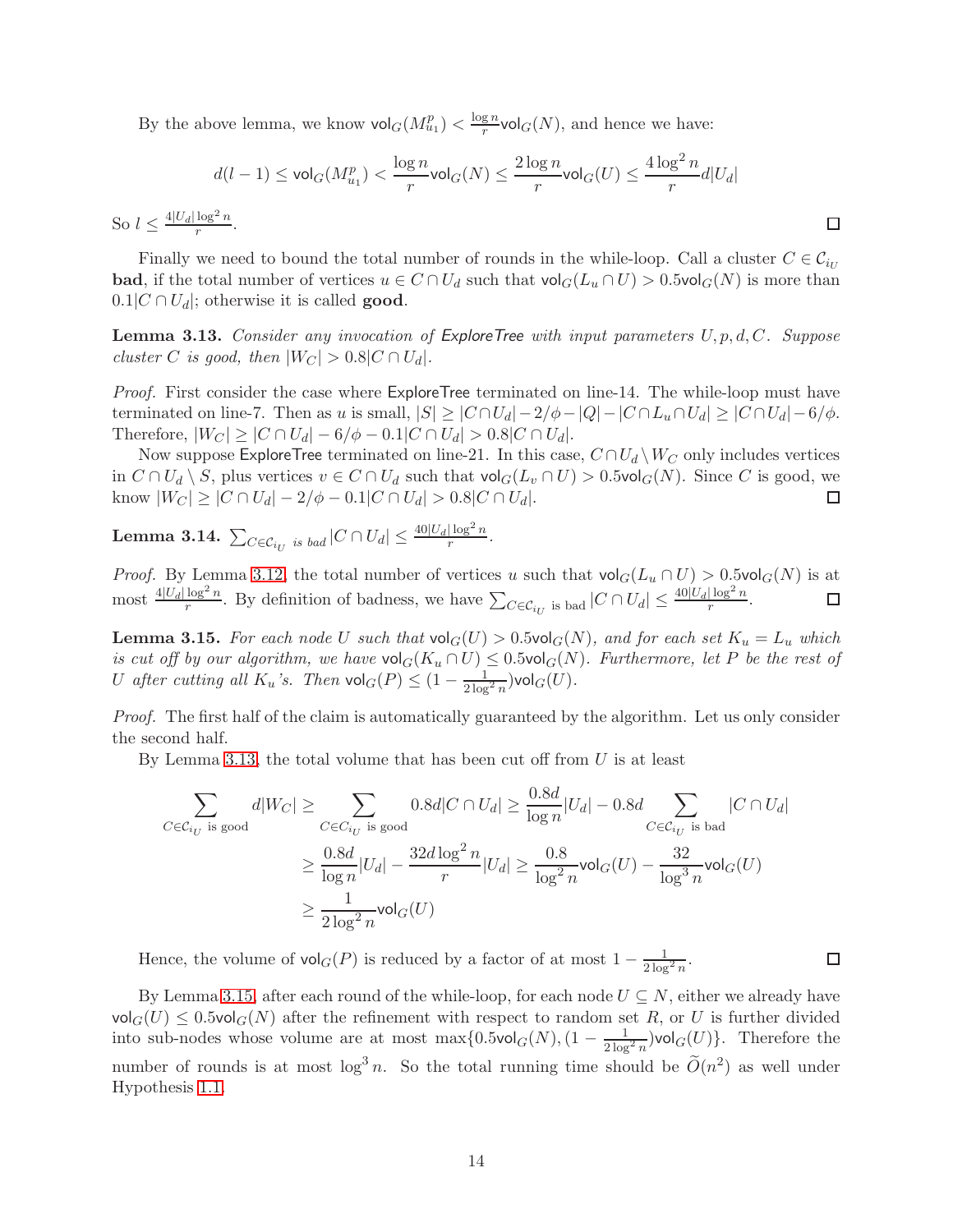# 4 Unconditional cut-equivalent trees

## 4.1 The main algorithm

In this section we will prove the second half of Theorem [1.1](#page-1-1) using existing max-flow algorithms. The algorithm is mostly the same as the previous algorithm conditioning on Hypothesis [1.1,](#page-1-0) and the extra work is to deal with the additive  $n^{1.5}$  term that appears in the running time of max-flow algorithm from  $|BLL+21|$ . Similar to the previous algorithm, we will also use the same set of parameters  $\phi, r$ , and use degree set  $\mathcal{D} = {\overline{\{\sqrt{n}, 2\sqrt{n}, 2^2\sqrt{n}, \cdots, n\}}}$ .

**Preparation** Throughout the algorithm,  $\mathcal{T}$  will be the cut-equivalent tree under construction, where each of  $\mathcal{T}$ 's node will represent a subset of vertices of V. As a preparation step, compute a  $(\phi, \phi)$ -expander decomposition on G and obtain a partitioning  $\mathcal{C} = \{C_1, C_2, \cdots, C_k\}$  of V. Categorize clusters in C according to their sizes: for each  $2^i$ , define  $C_i$  to be the set of clusters whose sizes are within interval  $[2^i, 2^{i+1})$ .

**Iteration** In each round, the algorithm tries to simultaneously subdivide all nodes of  $\mathcal{T}$  which contains at least  $20r$  vertices in V. Following the same procedure as in the previous algorithm, for each node  $N$  of  $\mathcal T$ , further refine  $N$  into a set of smaller sub-nodes. Then, for each such subnode U, define variables  $d, U_d$  and  $s = 2^{i_U}$  accordingly. If (1)  $d \ge n^{3/4}$  or (2)  $s > n^{3/4}/\sqrt{d}$ , we would continue to the do same as in algorithm CondGomoryHu which invokes the expander search procedure.

The unconditional algorithm diverges from the conditional algorithm in Theorem [1.1](#page-1-1) from here if  $d < n^{3/4}$  and  $s \le n^{3/4}/\sqrt{d}$ . Intuitively, when s is relatively small, the number of expanders whose sizes are roughly s would be large, and so expander searches would be costly because of the additive term  $n^{1.5}$  in the running time of computing max-flow. What we would do is to directly apply Lemma [2.5](#page-4-4) on graph  $G_{\mathcal{T}}[U]$  to isolate all vertices in  $U_d$  on the tree  $\mathcal T$  once and for all. The pseudo-code is summarized as GomoryHu.

## 4.2 Running time analysis

**Lemma 4.1.** Each round of the while-loop in GomoryHu takes time  $\tilde{O}(n^{17/8})$ .

*Proof.* Let us study an arbitrary iteration. Suppose the condition on line-6 holds, namely  $d \geq n^{3/4}$ or  $s > n^{3/4}/\sqrt{d}$ . Then in this case we would do exactly the same as in the conditional algorithm, and the only difference we are invoking the max-flow algorithm from  $[BLL+21]$ . According to Lemma [3.10,](#page-11-0) we could upper bound the running time as

$$
\widetilde{O}(\frac{n}{s} \cdot \mathsf{MF}(2d \cdot \mathsf{cnt}[i_U] \log^2 n, |V_\mathcal{T}[U]|)) = \widetilde{O}(\frac{nd}{s} \mathsf{cnt}[i_U] + \frac{n}{s} \cdot |V_\mathcal{T}[U]|^{1.5})
$$

for each node U. Since all tree nodes U are disjoint vertex subsets of V,  $\sum_{U \in \mathcal{T}} |V_{\mathcal{T}}[U]|^{1.5} \leq n^{1.5}$ . Therefore, by Lemma [3.11,](#page-11-1) this sums to  $\widetilde{O}(n^2 + \frac{n^{2.5}}{s})$  $\frac{z \cdot 5}{s}$ ).

We first claim that  $s \geq \sqrt{2d}$ . In fact, by maximality of cnt $[i_U]$ , there exists at least one cluster  $C \in \mathcal{C}_{i_U}$  that intersects  $U_d$ . Take any  $u \in C \cap U_d$ . Then since G is a simple graph, more than  $d - s$ neighbors of u are outside of C, thus  $\text{out}_G(C) > d - s$ . By property (3) of Definition [2.1,](#page-4-0) we have:

$$
\text{out}_G(C) \le \log^7 n \cdot \phi \text{vol}_G(C) \le \log^7 n \cdot \phi(4s^2 + \text{out}_G(C))
$$

As  $\phi = \frac{1}{10 \log^{c+10}}$ , we have  $\text{out}_G(C) \le 0.4s^2 + 0.1$ out $_G(C)$ , and so  $\text{out}_G(C) < 0.5s^2$ . As  $\text{out}_G(C) > 0.1$  $d - s$ , we have  $s > \sqrt{2d}$ .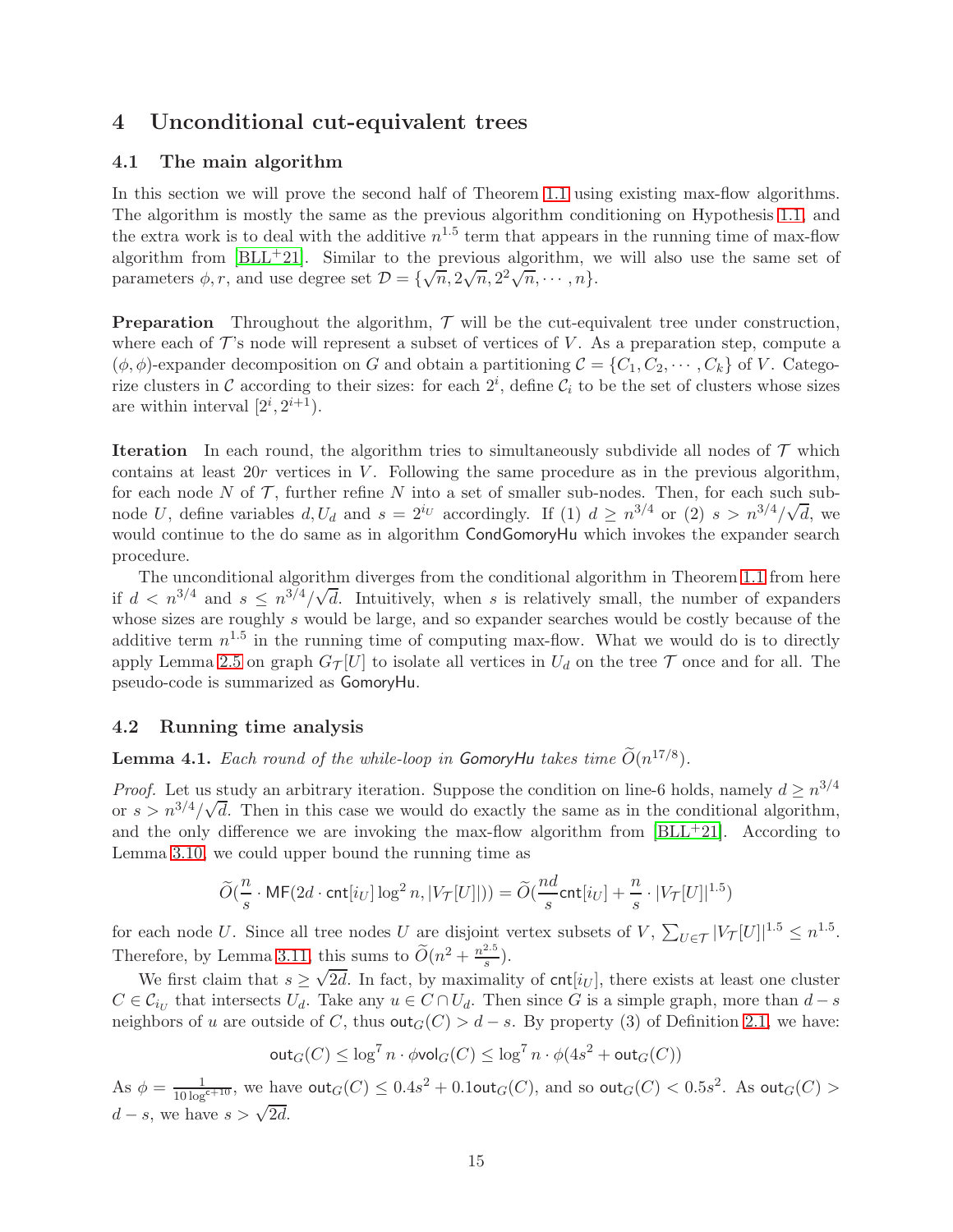Algorithm 3: GomoryHu $(G = (V, E))$ 1 initialize a partition tree  $\mathcal{T}$ , as well as parameters  $\phi$ , r; 2 while  $\exists N \subseteq V$ , U a node of  $\mathcal{T}$ ,  $|N| \geq 20r$  do<br>3  $\parallel$  for node N of  $\mathcal{T}$  with  $|N| \geq 20r$  do for node N of  $\mathcal{T}$  with  $|N| \geq 20r$  do 4 repeat for 10r times: each time we sample a vertex  $u \in N$  with probability  $\frac{\deg_G(u)}{\text{vol}_G(N)}$ , and let the sampled set be R;  $\mathbf{5}$  | call Lemma [2.3](#page-4-1) on node N with respect to R; 6 **for** node  $U \subseteq N$  of  $\mathcal{T}$  such that  $\text{vol}_G(U) > 0.5 \text{vol}_G(N)$  do <br> **for** take d such that  $d|U_d|$  is maximized; 7 take d such that  $d|U_d|$  is maximized;<br>take  $s = 2^{i_U}$  such that  $\text{cnt}[i_U]$  is maximized; take  $s = 2^{i_U}$  such that cnt $[i_U]$  is maximized; 9 if  $d \geq n^{3/4}$  or  $s > n^{3/4}/\sqrt{d}$  then 10 **for** each  $C \in \mathcal{C}_{i_U}$  do 11  $\vert \vert \vert$  run expander search on C within node U to compute a subset  $W_C \subseteq C \cap U_d$ , and the latest min-cuts  $(K_u, V_{\mathcal{T}}[U] \setminus K_u)$  for each  $u \in W_C$ ; 12  $\Big|\Big|$  define  $W = \bigcup$  $_{C\in\mathcal{C}_{i_{U}}}W_{C};$ 13  $\Box$  for each  $u \in W$  such that  $K_u$  is maximal, split  $K_u \cap U$  off of U and create a new node on  $\mathcal{T}$ ; 14 else 15 | | | apply Lemma [2.5](#page-4-4) on the auxiliary graph  $G_{\mathcal{T}}[U]$  with input parameter  $k = 2d$ , so that all vertices in  $U_d$  become singletons in  $\mathcal{T}$ ; 16 for *node U* of  $\mathcal{T}$  such that  $|U| < 20r$  do<br>17 | repeatedly refine U using the generic  $\Box$  repeatedly refine U using the generic Gomory-Hu steps until all nodes are singletons; 18 return  $\mathcal T$  as a cut-equivalent tree;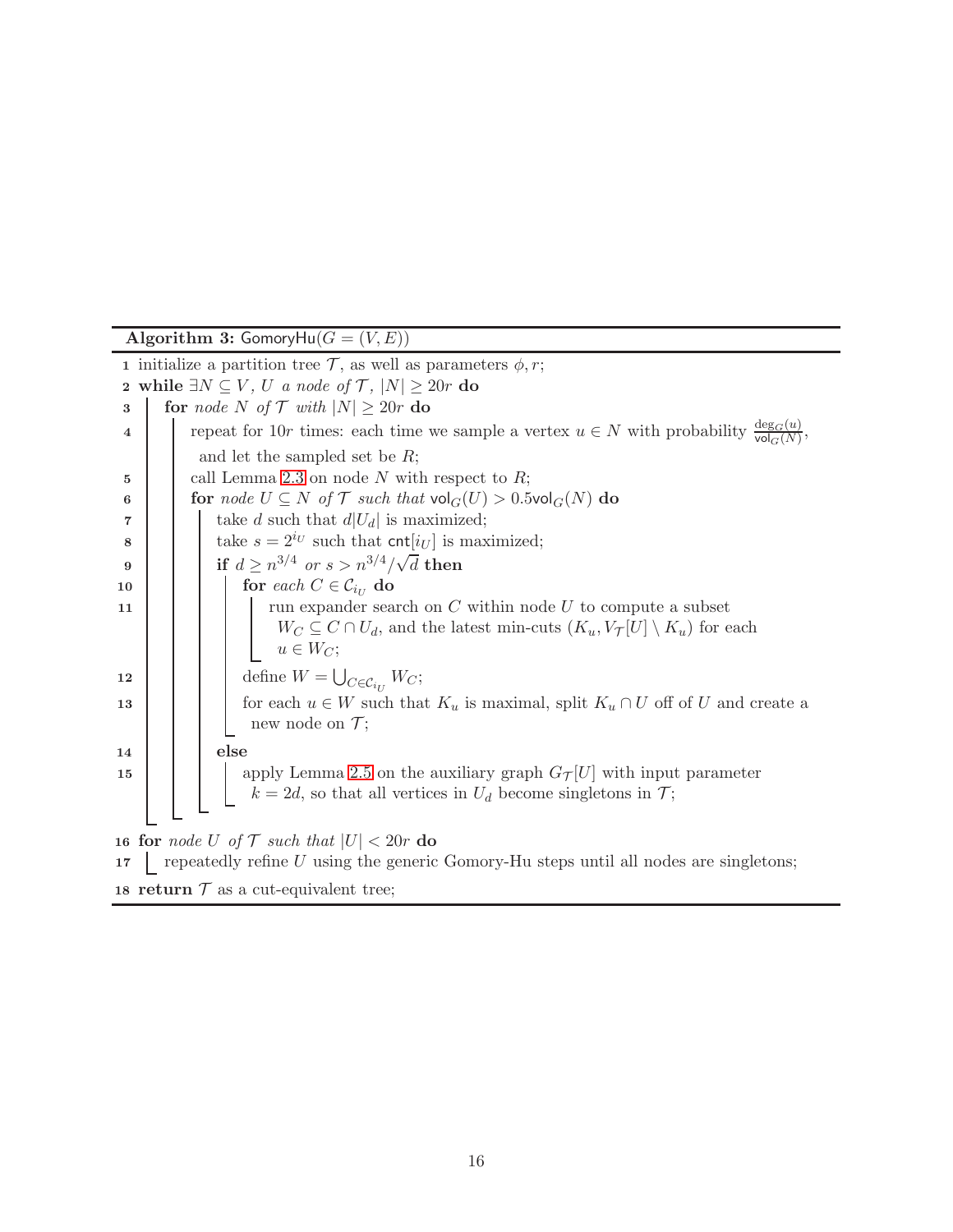When  $d \geq n^{3/4}$ , as  $s \geq \sqrt{2d} > n^{3/8}$  we have  $\widetilde{O}(n^2 + \frac{n^{2.5}}{s})$  $(\frac{a}{s}) = \tilde{O}(n^{17/8})$ . If  $d < n^{3/4}$  and  $s > n^{3/4}/\sqrt{d}$ , then we also bound the total running time as  $\widetilde{O}(n^2 + \frac{n}{s\phi} \cdot n^{1.5}) = \widetilde{O}(n^{17/8})$ .

Now suppose the condition on line-6 does not hold, then  $d < n^{3/4}$  and  $s \leq n^{3/4}/\sqrt{d}$ . In this case, similar to Lemma [3.11,](#page-11-1) we can prove that the total volume  $\text{vol}_G(U)$  over all different U's is bounded by  $\tilde{O}(ns)$ . So applying Lemma [2.5](#page-4-4) in this round takes time at most  $\tilde{O}(nsd) = \tilde{O}(n^{17/8})$ . □

**Lemma 4.2.** The total number of rounds of the while-loop in GomoryHu is bounded by  $O(\log^3 n)$ .

*Proof.* If each round of the while-loop, if  $d \geq n^{3/4}$  or  $s > n^{3/4}/\sqrt{d}$  for node U, then according to the proof of Lemma [3.15,](#page-13-1) the volume of each subdivision is bounded by  $\max\{0.5 \text{vol}_G(N), (1 \frac{1}{2\log^2 n}$ )vol $G(U)$ . If  $d < n^{3/4}$  and  $s \le n^{3/4}/\sqrt{d}$ , then all vertices in  $U_d$  become singletons on  $\mathcal{T}$ ; also, and for the same reason, all subdivision of U should be at most  $(1 - \frac{1}{2 \log^2 n})$ vol $_G(U)$ . Therefore, the number of while-loop iterations is at most  $O(\log^3 n)$ . □

# Acknowledgment

The author would like to thank helpful discussions with Prof. Ran Duan and Dr. Amir Abboud. This publication has received funding from the European Research Council (ERC) under the European Union's Horizon 2020 research and innovation programme (grant agreement No 803118 UncertainENV).

# References

- <span id="page-16-6"></span>[AKL+21] Amir Abboud, Robert Krauthgamer, Jason Li, Debmalya Panigrahi, Thatchaphol Saranurak, and Ohad Trabelsi. Gomory-hu tree in subcubic time. arXiv preprint arXiv:2111.04958, 2021.
- <span id="page-16-2"></span>[AKT20a] Amir Abboud, Robert Krauthgamer, and Ohad Trabelsi. New algorithms and lower bounds for all-pairs max-flow in undirected graphs. In Proceedings of the Fourteenth Annual ACM-SIAM Symposium on Discrete Algorithms, pages 48–61. SIAM, 2020.
- <span id="page-16-3"></span>[AKT20b] Amir Abboud, Robert Krauthgamer, and Ohad Trabelsi. Subcubic algorithms for gomory-hu tree in unweighted graphs. arXiv preprint arXiv:2012.10281, 2020.
- <span id="page-16-4"></span>[AKT21] Amir Abboud, Robert Krauthgamer, and Ohad Trabelsi. Apmf¡ apsp? gomory-hu tree for unweighted graphs in almost-quadratic time. arXiv preprint arXiv:2106.02981, 2021.
- <span id="page-16-5"></span>[AKT22] Amir Abboud, Robert Krauthgamer, and Ohad Trabelsi. Friendly cut sparsifiers and faster gomory-hu trees. In Proceedings of the 2022 Annual ACM-SIAM Symposium on Discrete Algorithms (SODA), pages 3630–3649. SIAM, 2022.
- <span id="page-16-0"></span>[BLL+21] Jan van den Brand, Yin Tat Lee, Yang P Liu, Thatchaphol Saranurak, Aaron Sidford, Zhao Song, and Di Wang. Minimum cost flows, mdps, and  $\ell_1$ -regression in nearly linear time for dense instances. arXiv preprint arXiv:2101.05719, 2021.
- <span id="page-16-1"></span>[Edm03] Jack Edmonds. Submodular functions, matroids, and certain polyhedra. In Combinatorial Optimization—Eureka, You Shrink!, pages 11–26. Springer, 2003.